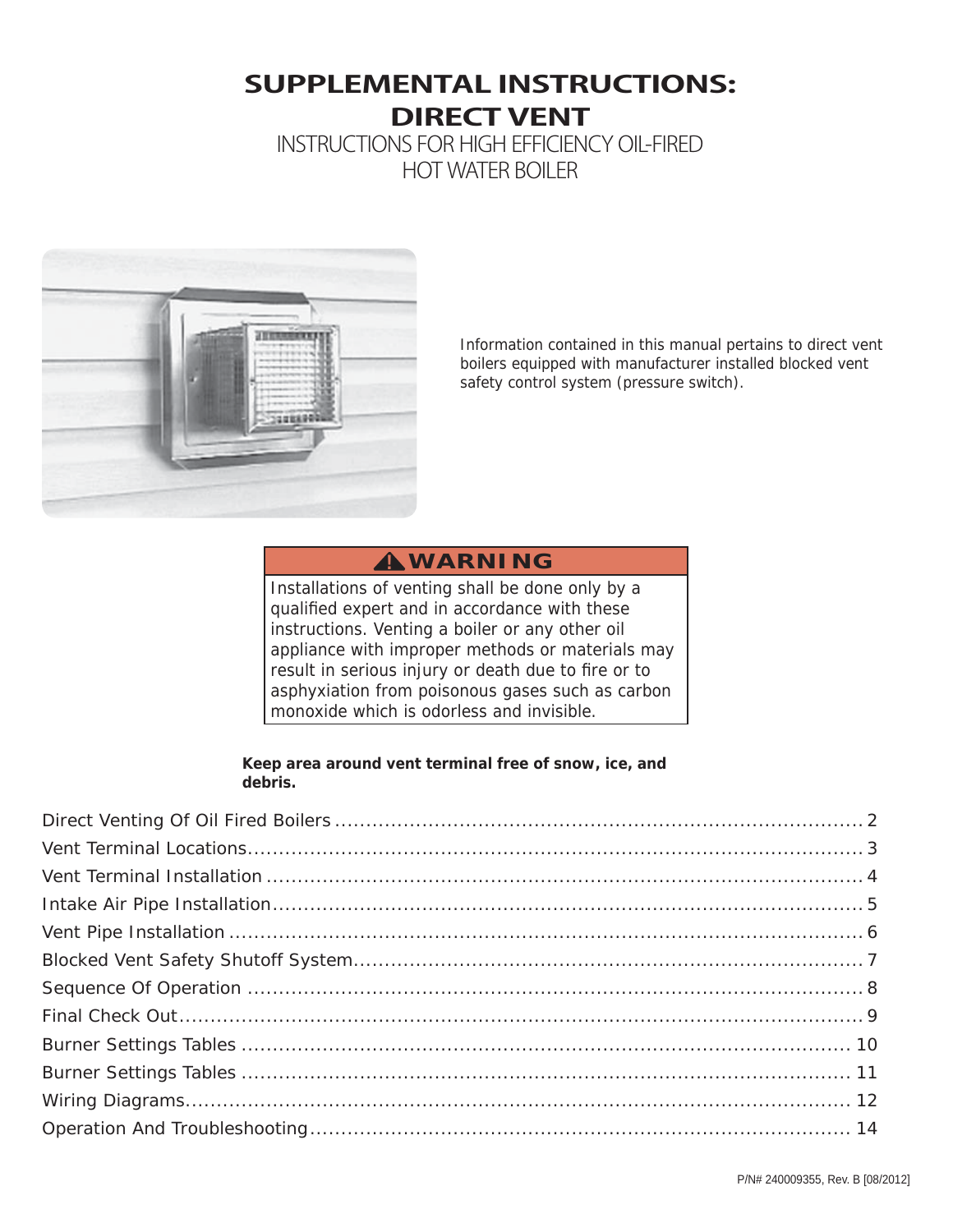#### **DIRECT VENTING OF OIL FIRED BOILERS**

#### **Introduction**

- Direct Vent refers to sealed combustion system.
- Direct Vent series is ideal for applications where a conventional chimney is unavailable, not easily installed; electrically heated home being retrofit for oil forced air heating for example.
- Direct vented appliances require planning, the range of flue lengths is restricted, clearances are critical, and national and local codes are strict with respect to safety.
- Be sure the Boiler can be installed within homes physical limitations, and accordance with local codes and regulations. Physical limitations include sufficient clearance to grade. Avoid vent termination locations subject to frequent strong wind gusts.
- See Table 1 for approved venting.

#### **Oil Burners**

Beckett NX and Riello's 40BF series Oil burners, are certified for venting through the wall using ducted outdoor air for combustion.

Standard Beckett AFG Series and Riello 40F Series are not certified for use, in direct vent applications.

The oil burner contains a probe to measure overfire pressure and a pressure switch which does not permit burner to operate if intake or exhaust are blocked.

## **Vent Terminal Installation Requirements**

Through the wall termination installation shall conform to requirements of authority having jurisdiction or in absence of such requirements

- **Canada** Current Edition of Canadian Standards Association CSA B139,
- **United States** ANSI/NFPA 31.

#### **Canadian Installation**

Refer to figure 2, vent terminal shall not terminate :

- A. Directly above paved sidewalk or paved driveway that is located between two buildings, and serves both.
- B. Less than 7 feet (2.13m) above any paved sidewalk or paved driveway.
- C. Within 6 feet (1.80m) of a window, door, or mechanical air supply inlet to any building, including soffit openings.
- D. Above gas/regulator assembly within 3 feet (1m) horizontally of center-line of regulator.
- E. Within 6 feet (1.80m) of any gas service regulator vent outlet or within 3 feet (1m) of any oil tank vent or any oil tank fill inlet.
- F. Less than 1 foot (0.3m) above grade level within 6 feet (1.80m) of any combustion air inlet, unless appliance is otherwise certified.
- G. Within 6 feet (1.80m) of property line.
- H. Underneath veranda, porch, or deck.
- I. So the flue gases are directed at combustible material or at any openings of surrounding buildings that are within 6 feet (1.80m).
- J. Less than 3 feet (1m) from inside corner of L-shaped structure.
- K. So the bottom of the vent termination opening is less than 1 foot (0.3m) above any surface that may support snow, ice, or debris.
- L. So the flue gases are directed towards bricks, siding, or other construction, in such a manner that may cause damage from heat or condensate from flue gas.
- M. Within 4 feet (1.2m) of power venter.

#### **USA Installation**

Refer to figure 3, vent terminal shall not terminate:

- A. Less than 7 feet (2.13m) above any adjacent public walkway.
- B. Less than 4 feet (1.22m) below, 4 feet horizontally, or 1 foot (0.3m) above door, window, or gravity air inlet of the structure.
- C. Less than 1 foot (0.3m) above grade.
- D. Less than 1 foot (0.3m) from soffit or roof of structure.
- E. Less than 3 feet (0.9m) from inside corner of L shaped structure.
- F. Less than 5 feet (1.6m) of gas regulator vent outlet, or oil tank vent outlet.
- G. Underneath veranda, porch or deck.

# **Figure 1 - Standard Vent Terminal Assembly**

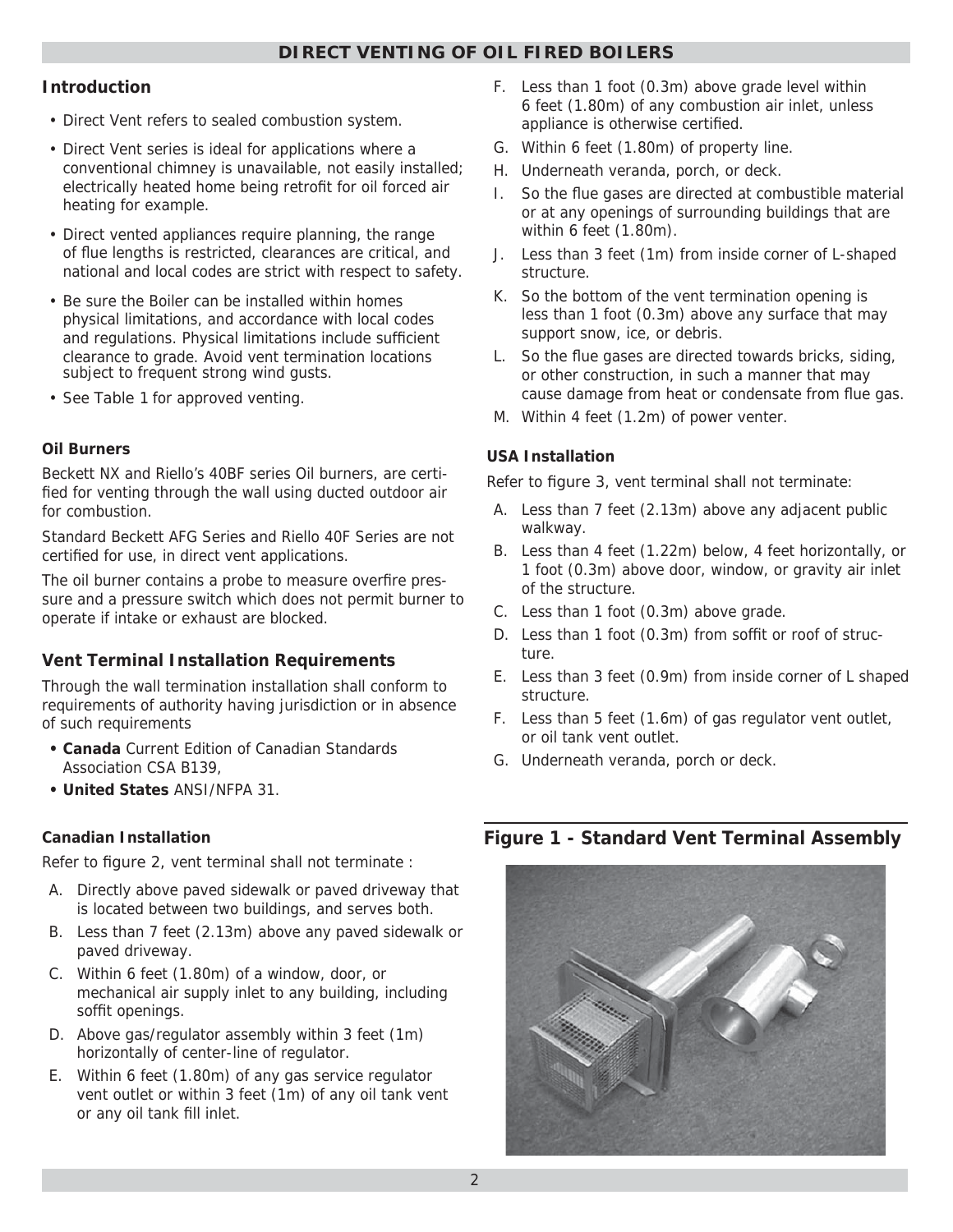



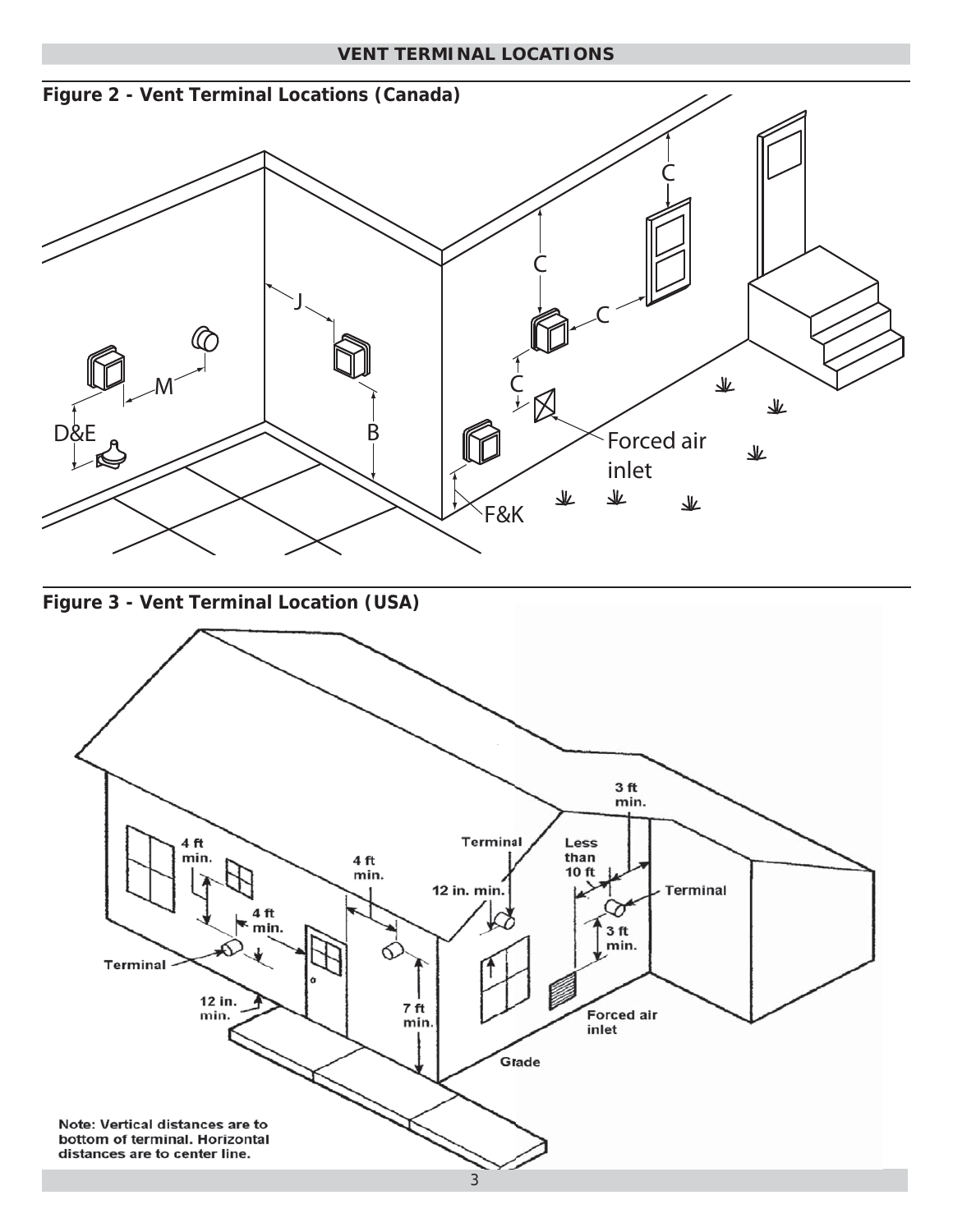#### **VENT TERMINAL INSTALLATION**

#### **Vent Terminal Location**

See table 1 for equipment certified for use with this appliance.

Select location of wall penetration that conforms to code for exterior location:

- **1.** As close to appliance as possible,
- **2.** Maintains clearance to combustibles,
- **3.** Maintains minimum 1/4 inch per foot slope back to appliance.
- **4.** Install vent terminal in wall having minimum thickness of 5", and maximum thickness of 10".

#### **Vent Terminal Installation**

- Cut a 6-1/2" diameter hole through the wall.
- Remove Intake Air Sleeve from Terminal.
- Insert Terminal through the wall from outside, secure with 4 screws to the wall, and seal to wall with weatherproof sealant.
- From inside the building, re-attach Intake Air Sleeve and secure inner sleeve to outer sleeve with 2 screws.
- Use 4 screws to secure Sleeve to wall. See Figure 4.
- Insure Intake Air Connector is located for easy attachment and complies with code.

#### **Vent Terminal Riser Kit**

Kit is designed to increase height of vent terminal by approximately 3 feet.

Ideal where excessive snow build up could occur or where more flexibility is required to maintain minimum clearances at grade. See figure 5.

### **Figure 4 - Inside View of Vent Terminal**



## **Figure 5 - Vent Terminal Riser**

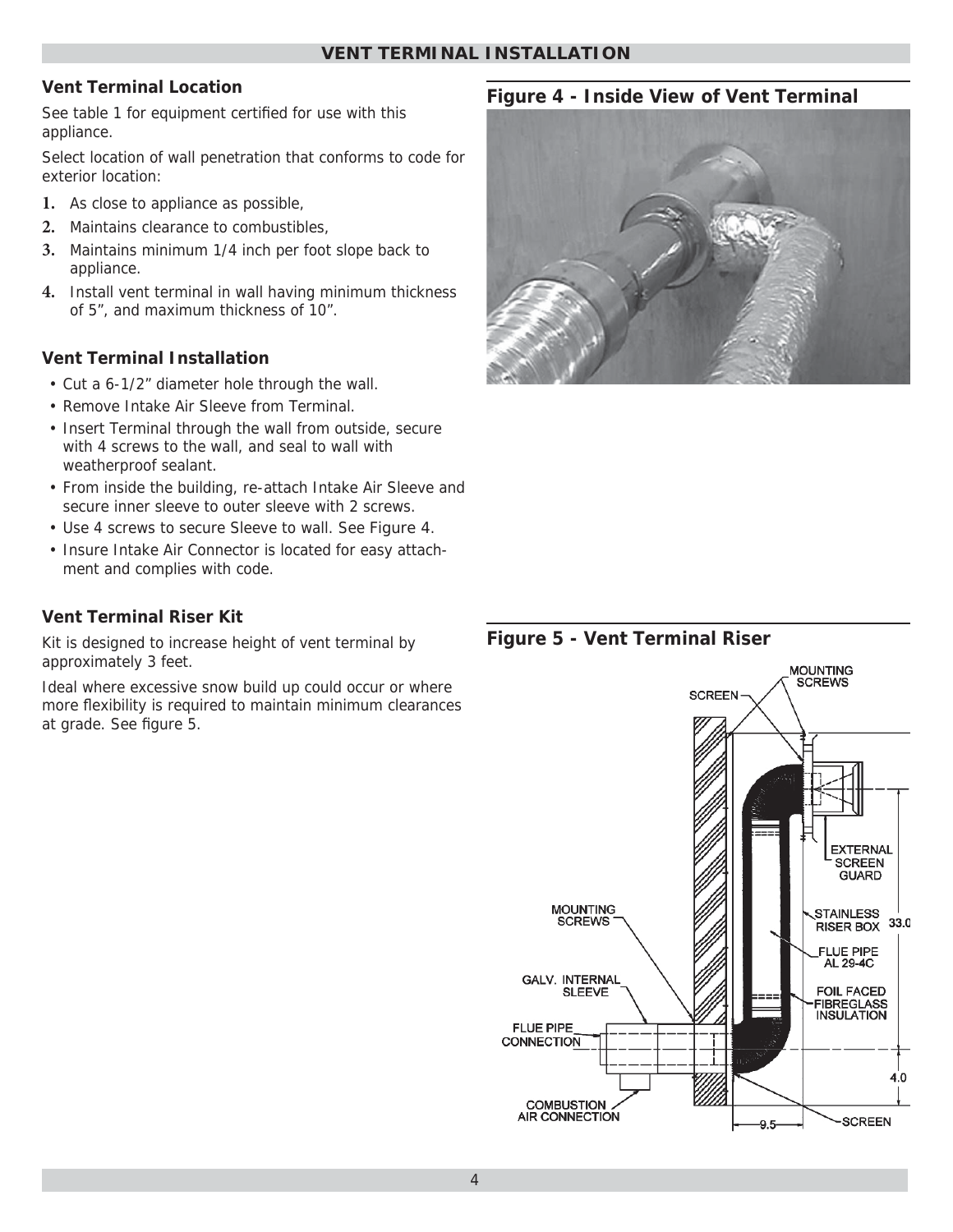## **Direct Vent Intake Air Pipe Installation**

Do not use Flexible duct for combustion air.

Outdoor air for combustion must be used.

Oil burners approved for use with outdoor air for combustion are Beckett NX and Riello 40BF.

Outdoor air is obtained using the following materials/ methods.

Acceptable combustion air intake materials are listed below.

### *Beckett NX Burne*r :

- 4 inch "C" Vent (single wall galvanized).
- 4 inch Rigid Aluminum pipe (0.030" wall thickness).

### *Riello 40BF Burner :*

- 4 inch "C" Vent (single wall galvanized).
- 4 inch Rigid Aluminum pipe (0.030" wall thickness). Use 4 inch pipe from the terminal to appliance. Reduce to 3 inch pipe to attach to burner inlet collar.

# **NOTICE**

Seal intake pipe and fittings with foil tape, duct tape, or silicone caulking and attached mechanically with screws.

Maximum combustion air intake length is 25 feet using eight 90° elbows. Combustion air intake does not have minimum length.

Condensation may become a concern during some climatic conditions. It may be necessary to wrap a portion, or entire intake piping (particularly metal intake piping) with waterproof insulation material.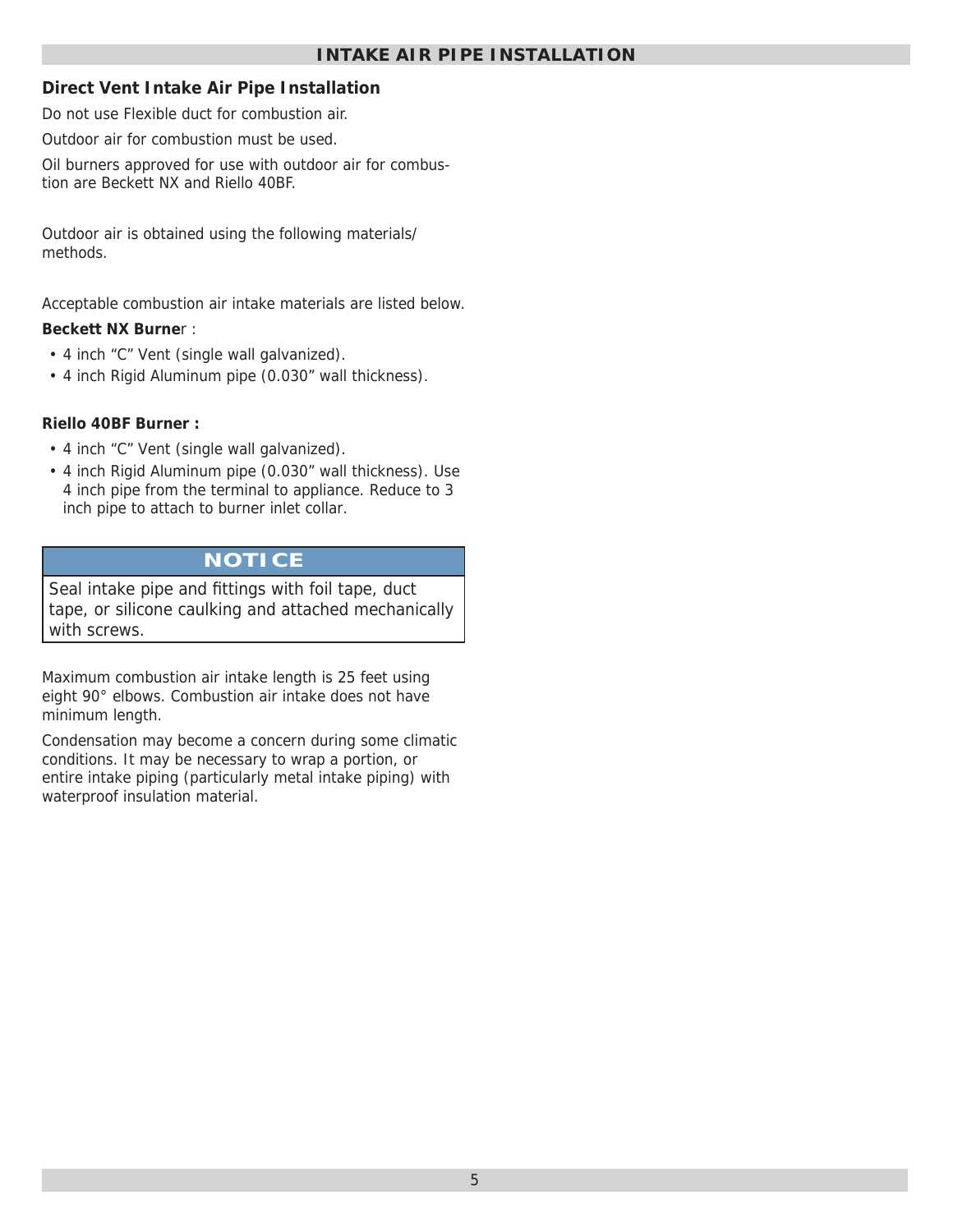#### **VENT PIPE INSTALLATION**

### **Venting Installation - Direct Vent**

### **WARNING !**

Improper installation, adjustment, alteration, service or maintenance could result in death or serious injury. Do not enclose vent.

Do not route vent through walls, floors or ceilings. Venting and vent terminal are dedicated to the Boiler only; do not attempt to vent any other appliance through it.

#### **Flexible Vent Installation**

Supplied flexible exhaust duct is a double wall, one (1) inch clearance to combustibles, flexible venting material. Inner pipe is constructed of 4 inch inside diameter 316 stainless steel, with two-ply aluminum outer pipe. High temperature insulation separates inner and outer flex pipes.

Vent installation shall conform to requirements of authority having jurisdiction or in absence of such requirements NFPA 31 Installation Of Oil Burning Equipment (U.S.) or CSA B139 (Canada) and applicable provisions of local building codes and these instructions.

# **A** CAUTION

Use appropriate safety precautions. Thin metal edges are extremely sharp. If not avoided, could result in minor or moderate injury.

- **1.** In as short and straight a run as possible without any unnecessary bends.
- **2.** No dips or sags throughout full length of vent.
- **3.** Slope connector or vent upwards from appliance at least 1/4" per foot.
- **4.** Do not bend connector or vent more than 90°.
- **5.** May cut vent to a minimum of 5 feet in length using fine tooth (24 teeth per inch) hacksaw blade.
- **6.** Clean male and female ends of the appliance adapters and connectors with residue free brake cleaner solvent.
- **7.** Apply minimum 1/4" bead of Si-Ultra Copper Sealant provided, onto outside of male end of vent to appliance connector. Fit connector to vent by threading it counter-clockwise until it stops. Insure joint is not cross-threaded. Tighten gear clamp on outer cover. See figures 7, 8 & 9.
- **8.** Apply minimum 1/4" bead of same sealant on female end inside of connector. Slip connector over end of appliance collar until it stops. Tighten attached gear clamp. See Figure 8.
- **9.** Support Vent every 36" to prevent sagging.
- **10.** Attach Terminal Connector as described in steps listed above.
- **11.** Maximum vent length is 20 feet (using 20 foot vent kit). Piecing vent kits together (i.e. using 2 ten foot kits) is strictly prohibited.

### **Figure 6 - Appliance Connector w/ Test Port**









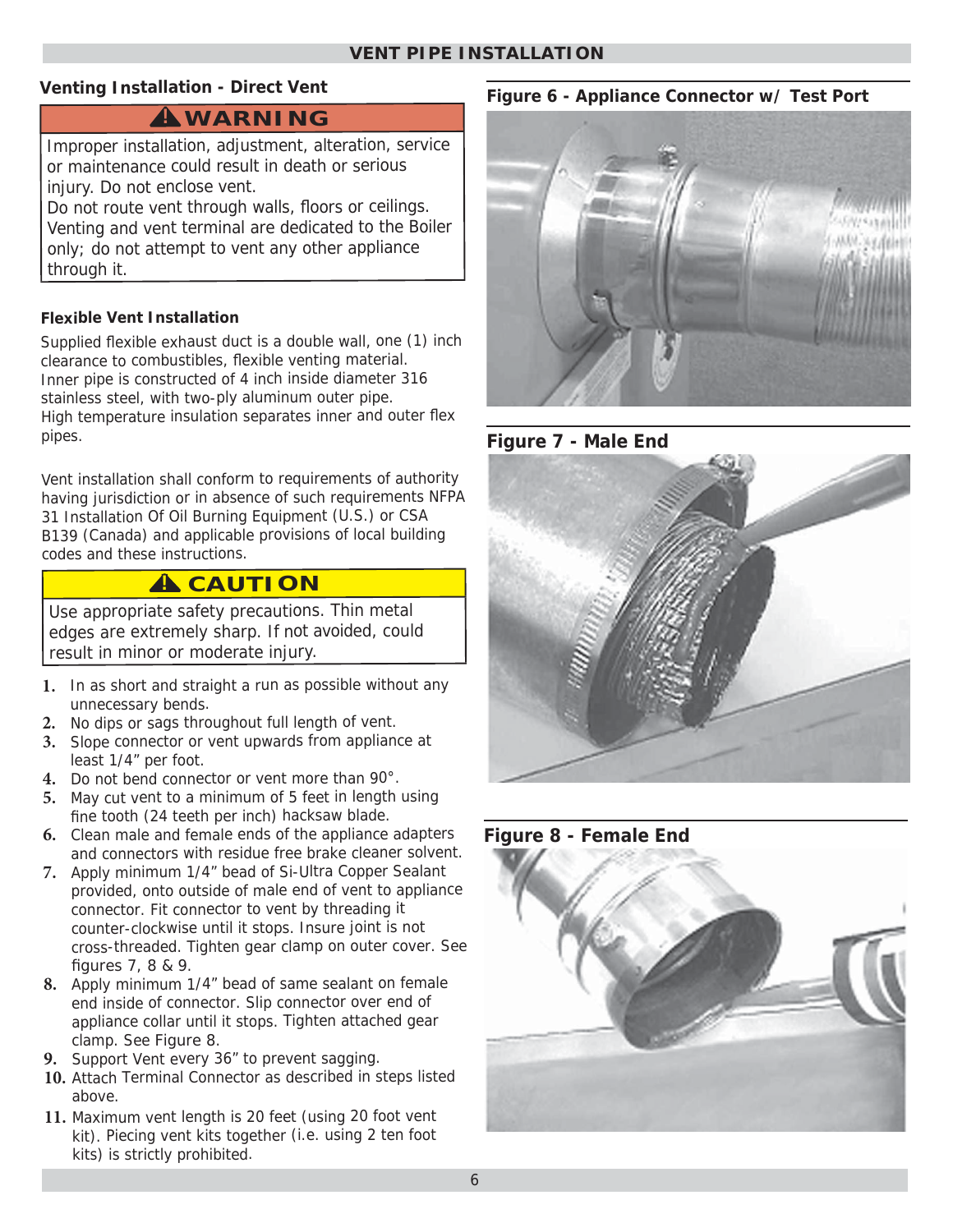#### **BLOCKED VENT SAFETY SHUTOFF SYSTEM**

### **Blocked Vent Safety Shut Off System (BVS)**

Direct vent Boiler is equipped with Blocked Vent Safety shut off system (BVS). Safety circuit shuts burner off in event of combustion air blockage or venting blockage.

It is best to have burner shutter and or head settings close to Table 2 or 3.

#### **Beckett NX**

BVS pressure switch is wired in series with CAD cell. See Wiring Diagram, Figure 12.

#### **Riello 40BF**

BVS pressure switch is wired in series with terminals 10 and 11 on 530SE control. See Wiring Diagram, Figure 13.

#### **Blocked Vent Safety Switch Pressure Tubing Connections**

Check tubing connections on all Boilers prior to firing unit.

Beckett NX has low and high side tube, vacuum side goes to air intake box, pressure side goes to overfire pressure probe. See Figure 11.

Riello BF low pressure side is open inside air tight burner cover and high pressure side goes to overfire pressure probe.

Verify burner cover is air tight and all hole plugs are in place.

## **Oil Burner Operation**

Once Boiler flue pipe and intake pipe are completely installed. In absence of burner manufacturer's instructions, use following instructions to set burner:

- Shut off electrical power to Boiler.
- Install oil pressure gauge to pressure port on oil pump. (Riello requires special adapter)
- Check air settings for initial firing in Table 2 or 3.
- Restore electrical power to Boiler.
- Start Boiler. Bleed all air from fuel oil lines.
- Close purge valve and fire unit.
- When Boiler has reached "steady state" (after approximately 5 minutes), remove bolt (test port) from center of Appliance Adapter to Boiler.
- Set combustion air control to get TRACE to ZERO smoke.

#### **Beckett NX Burner:**

Refer to Table 2. Select head setting according to required firing rate. Final adjustments are required once burner is started.

Final Adjustments

- Tighten lock nuts and screws before making measurements.
- Using suitable testing instruments for CO2 (or O2), measure combustion products. CO2 in the stack should be minimum of 12% CO2 at a trace of smoke. For clean operation of burner, open air control to introduce enough excess air into the system to reduce CO2 by 10% of original trace point.

EXAMPLE: 12% CO2 minus 1.2 (which is 10% of 12) equals 10.8% CO2).

#### **Riello 40BF Burner:**

Refer to Figure 10. Check initial air shutter and head settings. Remove burner cover and turn air shutter adjustment screw (2) until top edge of air shutter (3) is in alignment with corresponding number in Table 3.

# **NOTICE**

Riello burner pressure gauge threads are British Parallel Thread design. Test gauge with NPT fitting ruins pump body. Use Riello pressure gauge or adapter.

Further adjustments must be made with burner cover in place by unscrewing plug on cover. Turn screw clockwise to increase combustion air or counter clockwise to decrease combustion air.

- Shutter final position will vary on each installation.
- Use instruments to establish proper settings for maximum CO2 and smoke spot reading of zero.
- Re-insert plastic cap over air adjustment hole before any measurements.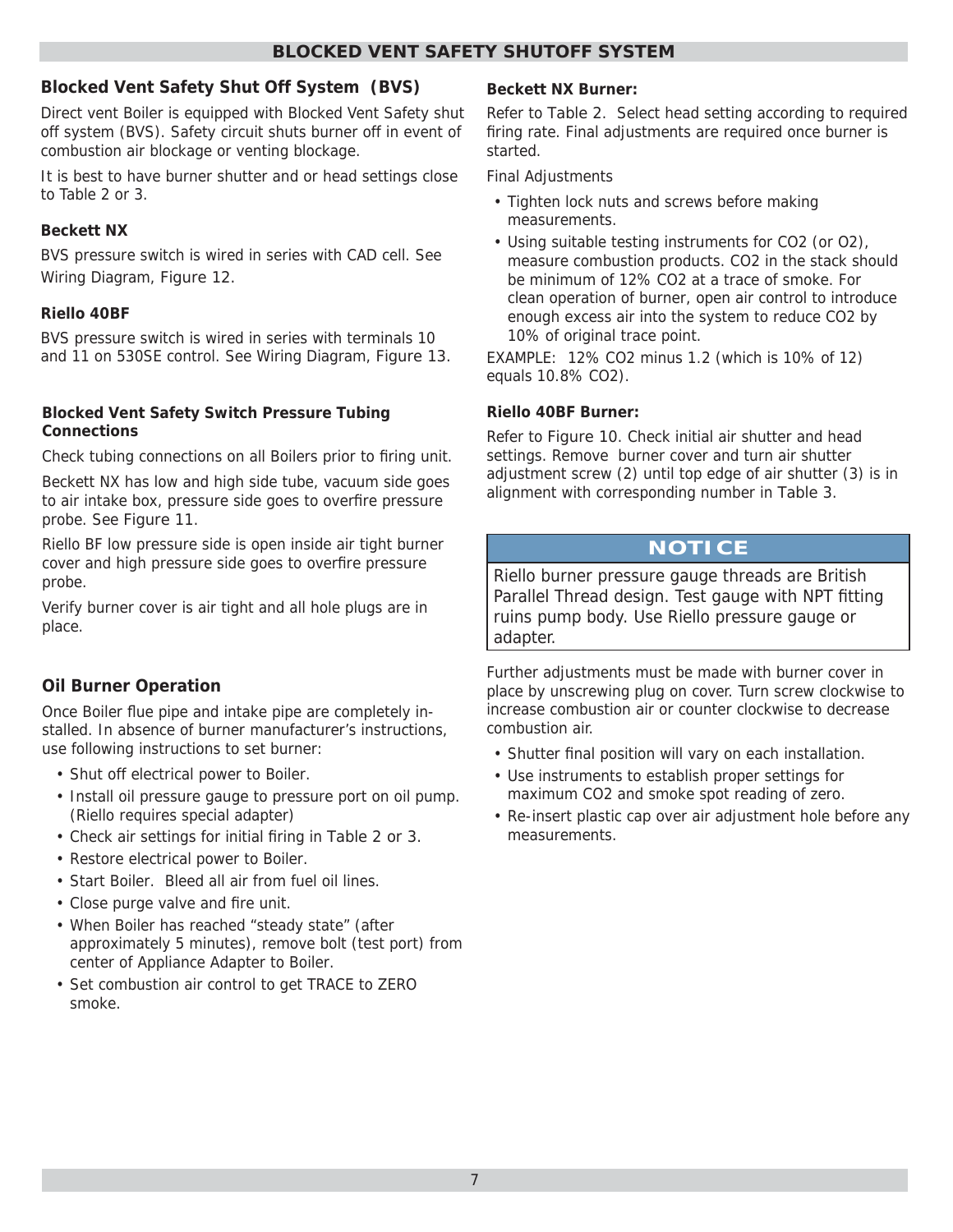#### **SEQUENCE OF OPERATION**

#### **Beckett NX**

- **1.** Room temperature drops, thermostat calls for heat.
- **2.** Pre-purge begins, lasting 5 to 15 seconds.
- **3.** Oil solenoid and BVS are energized
- **4.** Oil Solenoid opens allowing oil to reach Burner Electrodes. Burner ignition begins.
- **5.** If vent is clear, pressure switch closes, Cad cell detects light from combustion the primary control safety circuit disconnects allowing combustion to continue. BVS is energized.
- **6.** After 15 to 45 seconds (depending on primary control characteristics), electric spark across electrode tips stops, combustion continues.
- **7.** Boiler continues operation and reaches "steady state", point at which system temperature stabilizes.
- **8.** Room temperature rises, thermostat is satisfied, heating contacts open.
- **9.** Oil solenoid valve closes, combustion stops, burner motor remains on to complete Post Purge Cycle. Post Purge time can be 0 to 8 minutes depending on settings. Factory default is 2 minutes. Timing can be changed using Beckett 5206 Genisys display.
- **10.** Boiler remains idle until next call for heat.

## **Riello 40BF**

- **1.** Room temperature drops, thermostat calls for heat.
- **2.** Pre-purge begins, lasting 5 to 15 seconds. BVS is energized.
- **3.** If flue is clear, pressure switch allows ignition sequence to continue.
- **4.** Oil Solenoid opens allowing oil to reach burner electrodes. Burner ignition begins.
- **5.** Cad cell detects light from combustion, disconnects primary control safety circuit, allowing combustion to continue.
- **6.** After 15 to 45 seconds (depending on primary control characteristics), electric spark across electrode tips stops, combustion continues.
- **7.** Boiler continues to operate and reaches "steady state", the point at which the system temperature stabilizes.
- **8.** Room temperature rises, thermostat is satisfied, heating contacts open.
- **9.** Oil solenoid valve closes, combustion stops, burner motor remains on to complete post purge cycle. Post purge time can be 10 seconds to 5 minutes depending on settings. Factory default is 45 seconds. Timing can be changed by rotating dial on Riello burner fan-off timer control board.
- **10.** Boiler remains idle until next call for heat.

# **Figure 9 - Flex Vent Assembly Detail**



# **Figure 10 - Air Shutter Setting**

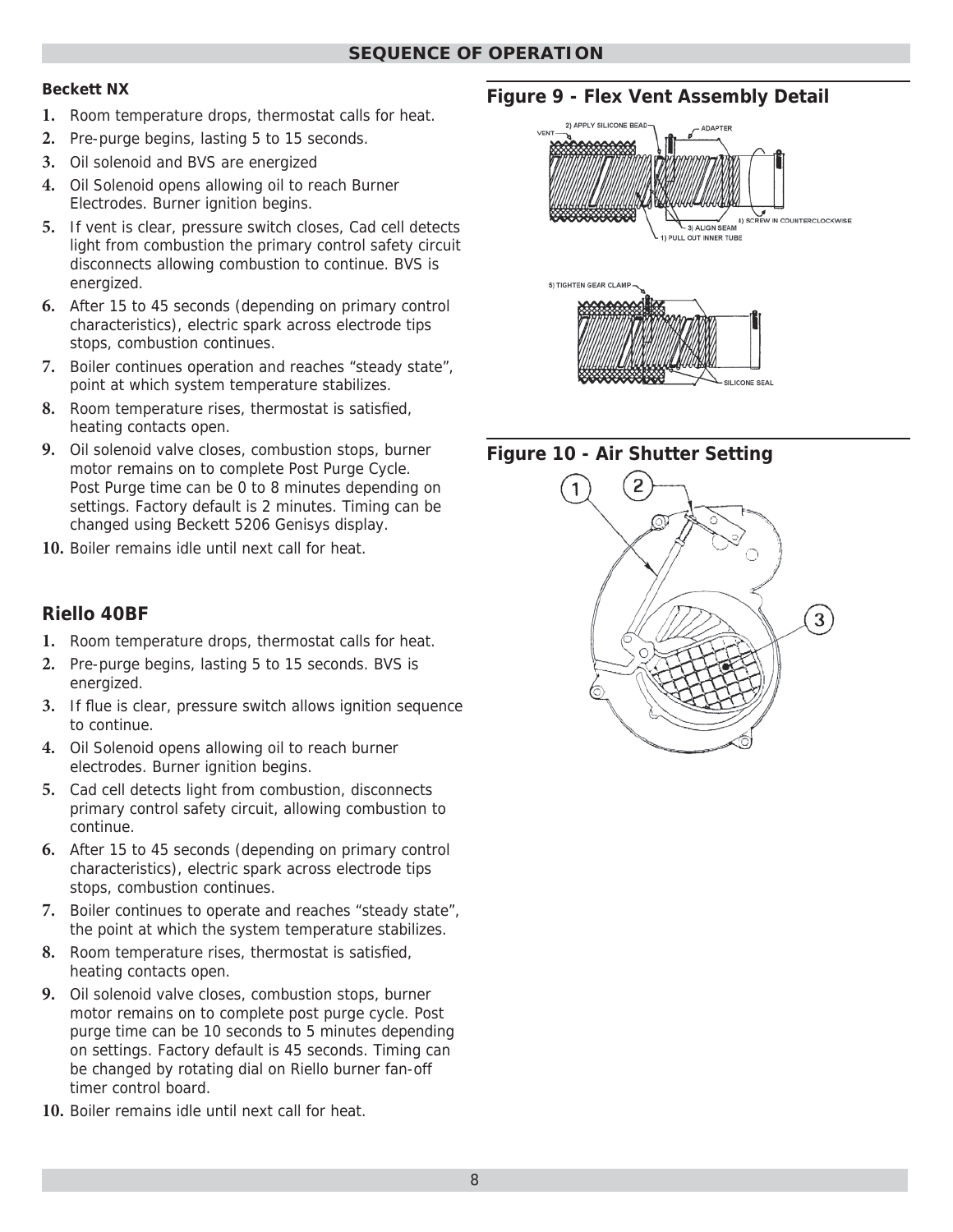- Carefully examine complete vent system for leaks. This may be done by spraying soapy solution on all joints and watching for bubbles during pre-purge. The hot vent can be checked with lit taper for signs of air movement around joints or seams.
- Insure all safety devices and electrical components have been set for normal operation. Insure all electrical connections are tight and wiring is secure.
- Insure homeowner is informed and understands the following:
	- **1.** Where circuit breaker or fuse is located in main electrical panel.
	- **2.** Where Boiler switch is located, and switch "on" and "off" positions if not obvious.
	- **3.** Where oil shut-off valve from oil storage tank is located.
	- **4.** To keep area around vent terminal free of snow, ice, and debris.
	- **5.** How to operate the thermostat, and other related accessories.
	- **6.** How to operate manual reset button on primary control, and especially when not to push the reset button.
	- **7.** How and where to visually inspect the venting system for leaks or other problems.
	- **8.** How to inspect, clean and replace the air filter, and other homeowner maintenance procedures.
	- **9.** Who to call for emergency service and routine annual service.
	- **10.** Terms and conditions of the manufacturer's warranty and the contractor's warranty.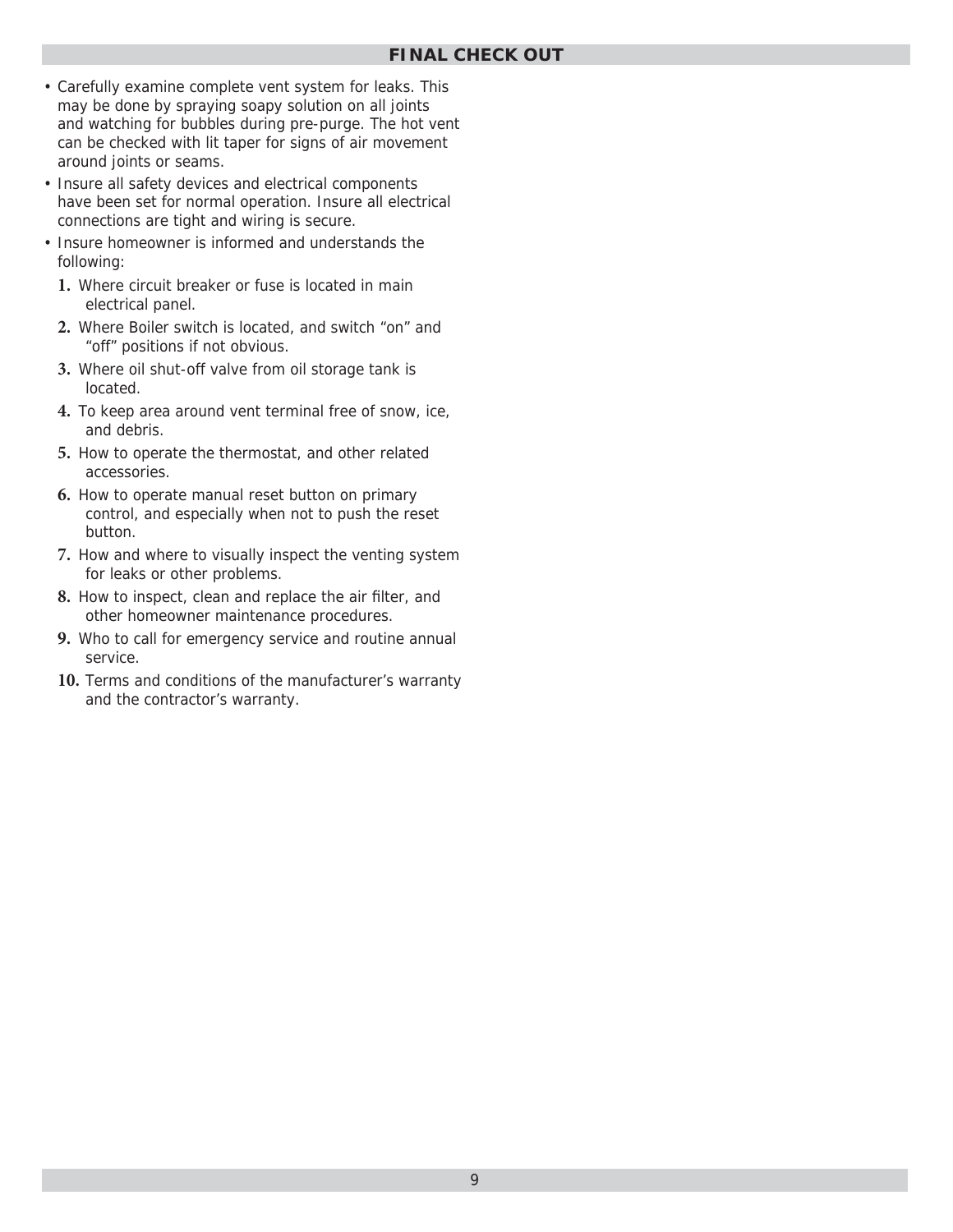# **BURNER SETTINGS TABLES**

| TABLE 1: THE HIGH EFFICIENCY OIL BOILER IS CERTIFIED FOR USE ONLY WITH THE FOLLOWING PART<br><b>NUMBERS</b> |                                     |                  |                   |           |                               |             |                                                      |  |
|-------------------------------------------------------------------------------------------------------------|-------------------------------------|------------------|-------------------|-----------|-------------------------------|-------------|------------------------------------------------------|--|
|                                                                                                             | I tems with Boiler                  |                  | Termination       | Part Num- |                               |             |                                                      |  |
| <b>Burner</b><br>Options                                                                                    | <b>Item</b>                         | Part Num-<br>ber | Options           | ber       | Vent Length<br><b>Options</b> | Part number | <b>Field Supplied Items</b>                          |  |
| Riello<br>40BF                                                                                              | 4-7/8" to 4" Appli-<br>ance Adapter | 240007535        | STD Termi-<br>nal | 28972     | $4"$ ID $\times$ 10<br>FT     | 240006909*  | 4x3" Single wall Reducer<br>for Riello               |  |
| <b>Beckett</b><br><b>NX</b>                                                                                 |                                     |                  | 36" Riser         | 29231     | $4"$ ID x 15<br>FΤ            | 240006910*  | Single Wall Vent 25 FT Max                           |  |
|                                                                                                             |                                     |                  |                   |           | $4"$ ID $\times$ 20           | 240006911*  | With Up To (8) 90 Deg.<br>Elbows for Air Intake Pipe |  |
| *Includes Terminal Adapter and Caulking p/n 240006914                                                       |                                     |                  |                   |           |                               |             |                                                      |  |

|                        | <b>TABLE 2: BECKETT DIRECT VENT PRELIMINARY BURNER SETTINGS</b> |                           |                                |                       |                       |                              |                                  |                       |                                                     |                                                         |
|------------------------|-----------------------------------------------------------------|---------------------------|--------------------------------|-----------------------|-----------------------|------------------------------|----------------------------------|-----------------------|-----------------------------------------------------|---------------------------------------------------------|
| <b>Boiler</b><br>Model | Head<br><b>Type</b>                                             | <b>Insertion</b><br>Depth | <b>Firing</b><br>Rate<br>[GPH] | Combus-<br>tion liner | <b>Nozzle</b><br>Mfr. | <b>Nozzle</b><br><b>Type</b> | Pump<br><b>Pressure</b><br>[PSI] | Air<br><b>Setting</b> | <b>Pressure</b><br><b>Switch</b><br><b>Setpoint</b> | <b>Rated</b><br><b>AFUE</b><br><b>Efficiency</b><br>[%] |
| 4075                   | 6 Slot                                                          | 2.5"                      | 0.75                           | Oval                  | Delavan               | 0.60x60B                     | 150                              | 1.5                   | $0.65"$ WC                                          | 86.0                                                    |
| 4095                   | 6 Slot                                                          | 2.5''                     | 0.95                           | Oval                  | Hago                  | 0.75x60B                     | 155                              | 4.0                   | $0.65"$ WC                                          | 85.0                                                    |
| 5100                   | 6 Slot                                                          | 2.5"                      | 1.00                           | None                  | Delavan               | 0.75x45B                     | 175                              | 4.0                   | 0.85" WC                                            | 86.5                                                    |
| 5115                   | 6 Slot                                                          | 2.5"                      | 1.15                           | V <sub>5</sub>        | Hago                  | 1.00x60B                     | 140                              | 1.8                   | $0.85"$ WC                                          | 85.0                                                    |
| 5135                   | 6 Slot                                                          | 2.5"                      | 1.35                           | V <sub>5</sub>        | Delevan               | 1.10x60B                     | 150                              | 2.5                   | 0.85" WC                                            | 84.0                                                    |
| 6130                   | 9 Slot                                                          | 2.5"                      | 1.30                           | V <sub>6</sub>        | Danfoss               | 1.00x45B                     | 175                              | 2.0                   | $0.65"$ WC                                          | 86.5                                                    |
|                        |                                                                 |                           |                                |                       |                       |                              |                                  |                       |                                                     |                                                         |

|  | <b>I</b> imings |  |  |
|--|-----------------|--|--|
|  |                 |  |  |
|  |                 |  |  |
|  |                 |  |  |

| Pre-purge  | 15 seconds |
|------------|------------|
| Post-Purge | 2 minutes  |

| <b>TABLE 2: BECKETT/ECR PART NUMBERS</b> |                                              |                                             |  |  |  |  |  |
|------------------------------------------|----------------------------------------------|---------------------------------------------|--|--|--|--|--|
| <b>Boiler</b><br><b>Model</b>            | <b>Beckett</b><br>Oil Burner<br><b>Model</b> | <b>ECR Oil Burner</b><br><b>Part Number</b> |  |  |  |  |  |
| 4075                                     | NX70LC                                       | 240007531                                   |  |  |  |  |  |
| 4095                                     | NX70LC                                       | 240009393                                   |  |  |  |  |  |
| 5100                                     | NX70LC                                       | 240007532                                   |  |  |  |  |  |
| 5115                                     | NX70IF                                       | 240009395                                   |  |  |  |  |  |
| 5135                                     | NX70LF                                       | 240009396                                   |  |  |  |  |  |
| 6130                                     | NX70LD                                       | 240007533                                   |  |  |  |  |  |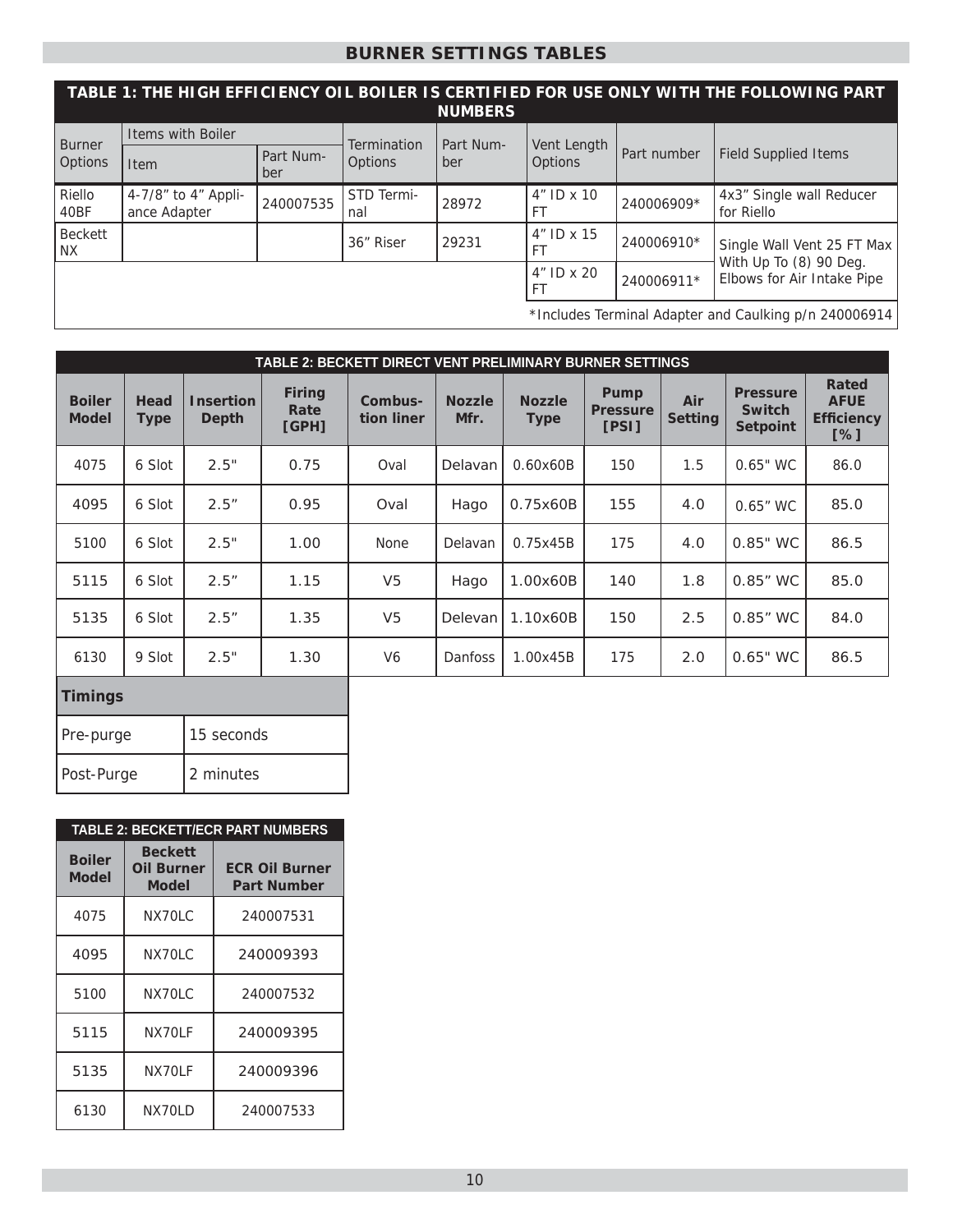# **BURNER SETTINGS TABLES**

| Table 3: RIELLO 40BF DIRECT VENT PRELIMINARY BURNER SETTINGS |                     |                                |                                |                                 |                       |                              |                                |                        |                       |                                                     |                                                            |
|--------------------------------------------------------------|---------------------|--------------------------------|--------------------------------|---------------------------------|-----------------------|------------------------------|--------------------------------|------------------------|-----------------------|-----------------------------------------------------|------------------------------------------------------------|
| <b>Boiler Model</b>                                          | Head<br><b>Type</b> | Inser-<br>tion<br><b>Depth</b> | <b>Firing</b><br>Rate<br>[GPH] | Com-<br><b>bustion</b><br>Liner | <b>Nozzle</b><br>Mfr. | <b>Nozzle</b><br><b>Type</b> | Pump<br>Pres-<br>sure<br>[PSI] | Head<br><b>Setting</b> | Air<br><b>Setting</b> | <b>Pressure</b><br><b>Switch</b><br><b>Setpoint</b> | <b>Rated</b><br><b>AFUE</b><br><b>Efficiency</b><br>$[\%]$ |
| 4075                                                         | Reverse             | 2.75"                          | 0.75                           | Oval                            | Delavan               | 0.65x60W                     | 150                            | 3                      | 5.0                   | $0.25"$ WC                                          | 86.0                                                       |
| 4095                                                         | Standard            | 1.75"                          | 0.95                           | Oval                            | Delavan               | 0.75x90B                     | 175                            | $\mathbf{1}$           | 4.0                   | $0.25"$ WC                                          | 85.0                                                       |
| 4110                                                         | Standard            | 1.75"                          | 1.10                           | Oval                            | Delavan               | 1.00x90B                     | 125                            | $\overline{2}$         | 5.0                   | $0.25"$ WC                                          | 84.0                                                       |
| 5100                                                         | Standard            | 2.75"                          | 1.00                           | None                            | Delavan               | 0.75x60B                     | 175                            | $\mathbf{1}$           | 5.0                   | $0.80"$ WC                                          | 86.5                                                       |
| 5115                                                         | Standard            | 1.75"                          | 1.15                           | None                            | Delavan               | 1.00x80B                     | 130                            | $\overline{2}$         | 5.8                   | 0.80" WC                                            | 85.0                                                       |
| 5135                                                         | Standard            | 1.75"                          | 1.35                           | None                            | Delavan               | 1.20x80B                     | 125                            | 4                      | 5.8                   | 0.80" WC                                            | 84.0                                                       |
| 6130                                                         | Standard            | 2.75"                          | 1.30                           | V <sub>6</sub>                  | Delavan               | 1.00x45B                     | 175                            | $\overline{2}$         | 8.0                   | 0.90" WC                                            | 86.5                                                       |
| <b>Timings</b>                                               |                     |                                |                                |                                 |                       |                              |                                |                        |                       |                                                     |                                                            |

| <b>Boiler</b><br><b>Model</b> | <b>Riello</b><br>Oil<br><b>Burner</b><br><b>Model</b> | <b>ECR Oil Burner</b><br><b>Part Number</b> |
|-------------------------------|-------------------------------------------------------|---------------------------------------------|
| 4075                          | 40BF3                                                 | 240007528                                   |
| 4095                          | 40BF5                                                 | 240009407                                   |
| 4110                          | 40BF5                                                 | 240009408                                   |
| 5100                          | 40BF5                                                 | 240007529                                   |
| 5115                          | 40BF5                                                 | 240009409                                   |
| 5135                          | 40BF5                                                 | 240009410                                   |
| 6130                          | 40BF5                                                 | 240007530                                   |

Pre-purge | 12 seconds Post-Purge 45 seconds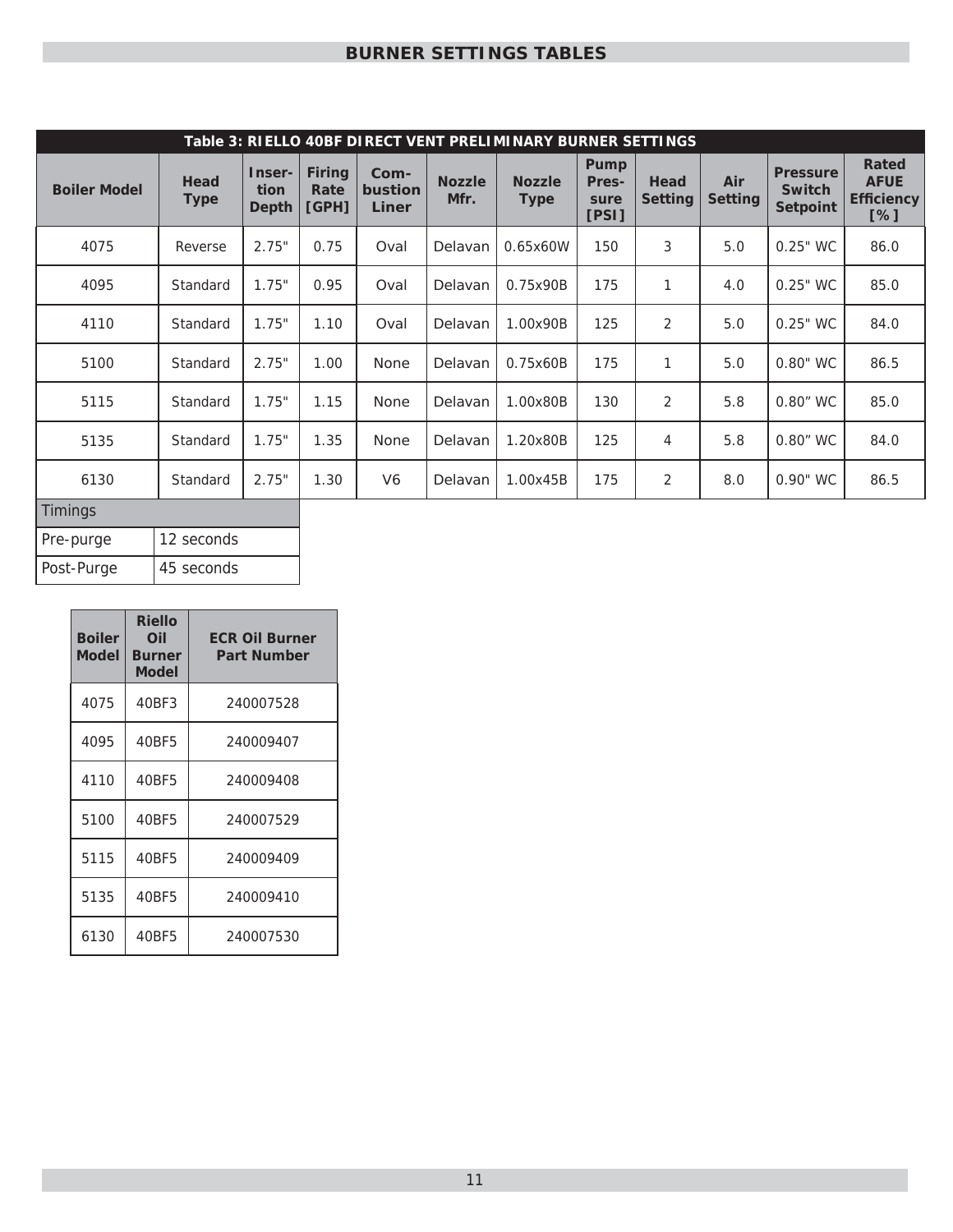# **Figure 11 - Beckett NX With Blocked Flue Pressure Switch Safety**



Figure 12 - Wiring Diagram: Beckett NX With Genisys<sup>™</sup> 7505 <sup>(15 Seconds pre purge, 2 minutes post</sup> purge)

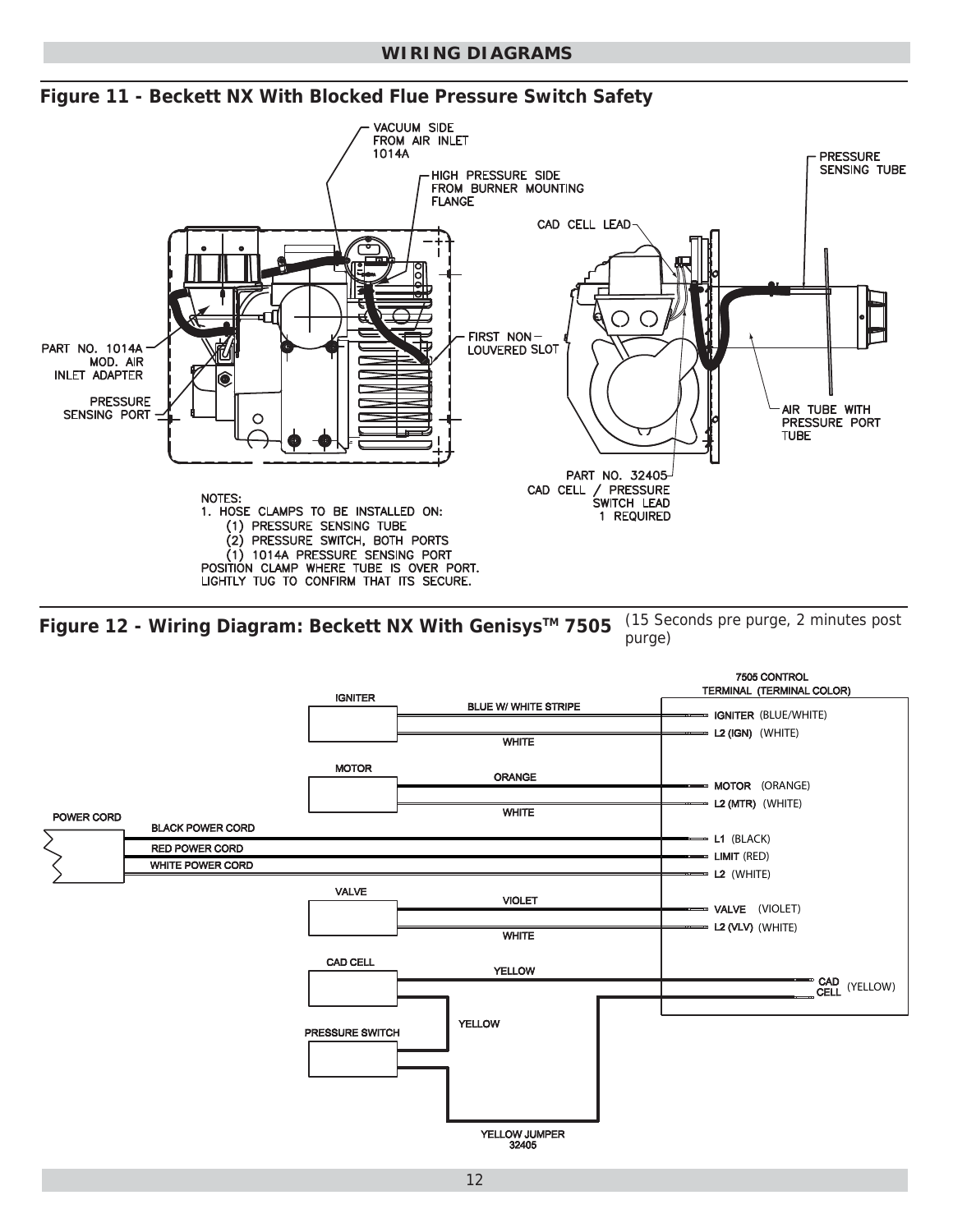## **Figure 13 - Riello Wiring Diagram With Post Purge Timer And Blocked Flue Pressure Switch Safety**

The safety swtich in the 530SE CONTROL BOX is equipped with a contact allowing remote sensing of burner lockout. The electrical connection is made at terminal 4 (o) on the SUB-BASE.

Should lockout occur the 530SE CONTROL BOX will supply a power source of 120VAC to the connection terminal. The maximum allowable current draw on this terminal (4) is 1 Amp.



If a neutral or ground lead is attached to terminal 4, the CONTROL BOX on the burner will be damaged should lockout occur.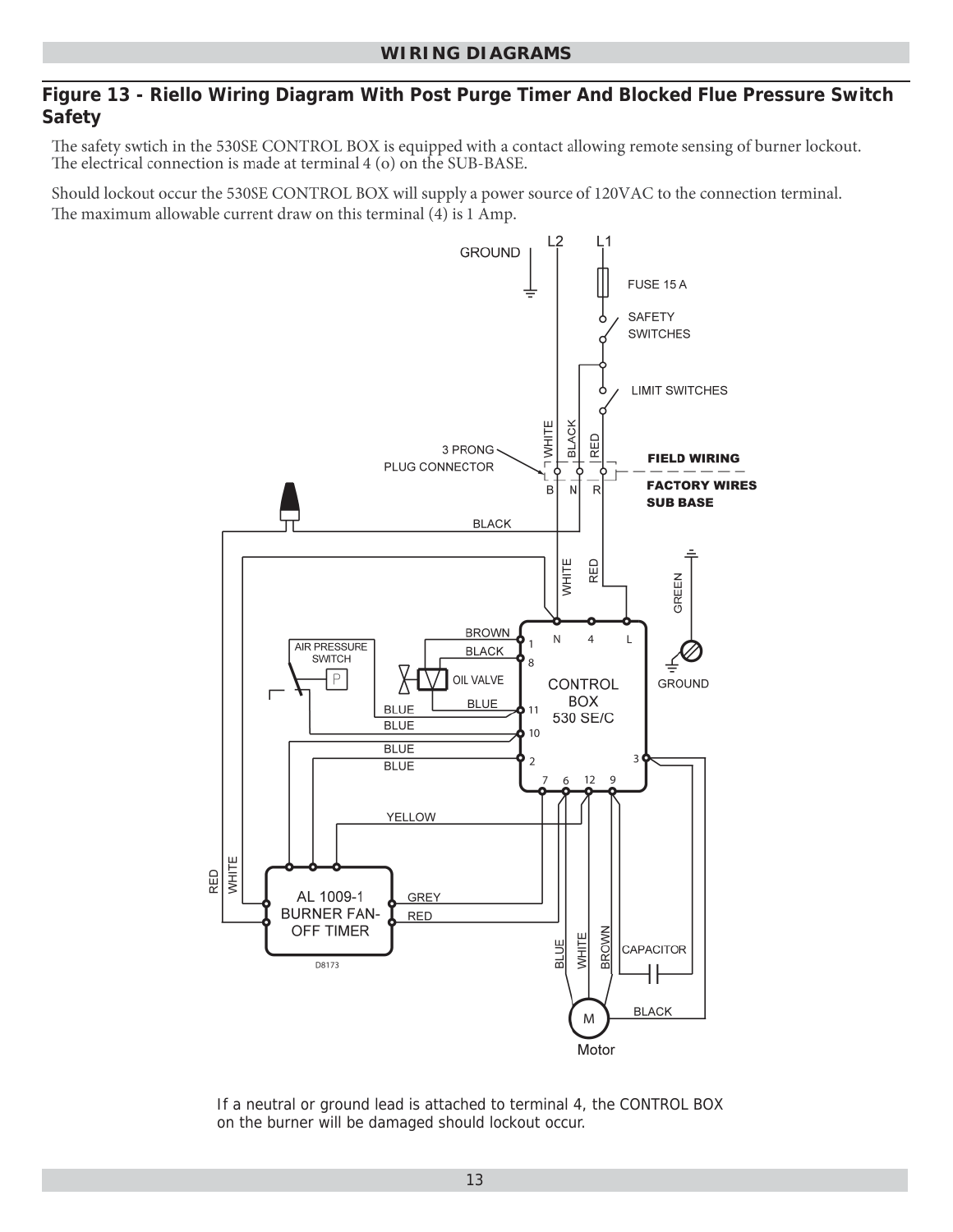| NX Burner With Blocked Vent Safety (BVS) Operation |                                                                                                                                                                                             |
|----------------------------------------------------|---------------------------------------------------------------------------------------------------------------------------------------------------------------------------------------------|
| <b>External Action</b>                             | Appliance Response                                                                                                                                                                          |
| Power applied to burner control                    | Internal safety check conducted. If no light or flame is detected and all internal conditions are correct,<br>control enters idle mode.                                                     |
| Thermostat Calls For Heat                          | 1. Contacts between T and T on Aquastat L7248A are closed.                                                                                                                                  |
|                                                    | 2. Burner Control period (4 seconds) internal and external check for flame or light. If flame is detected, control remains in<br>idle mode.                                                 |
|                                                    | 3. When flame is not present, Burner Control will apply power to the burner motor and igniter, complete a 15 second<br>valve on delay period and then apply power to the oil valve circuit. |
|                                                    | 4. Burner Control enters the trial for ignition period.                                                                                                                                     |
|                                                    | A. Monitors burner for flame.                                                                                                                                                               |
|                                                    | B. When flame is not detected:                                                                                                                                                              |
|                                                    | I. Enters lockout mode after 15 seconds.                                                                                                                                                    |
|                                                    | II. Shuts off valve, igniter and burner motor.                                                                                                                                              |
|                                                    | III. Flashes indicator light at 1 Hz (1/2 second on, 1/2 second off).                                                                                                                       |
|                                                    | IV. Depress reset button to return to power up sequence.                                                                                                                                    |
|                                                    | C. When flame is detected, Carry-Over period begins:                                                                                                                                        |
|                                                    | 5. Burner Control enters 10-second Ignition Carry-Over period.                                                                                                                              |
|                                                    | A. Turns on indicator light                                                                                                                                                                 |
|                                                    | B. If flame is lost and lockout time has not expired, Burner Control returns to trial for Ignition period.                                                                                  |
|                                                    | C. If flame is lost and lockout time has expired, Burner Control enters Recycle Mode.                                                                                                       |
|                                                    | 6. Carry-over time expires and igniter turns off.                                                                                                                                           |
|                                                    | 7. Enters a run mode:                                                                                                                                                                       |
|                                                    | A. Flame is monitored until call for heat ends or flame is lost. If flame is lost:                                                                                                          |
|                                                    | B. Control enters Recycle Mode.                                                                                                                                                             |
|                                                    | I. Recycle time starts (60 seconds).                                                                                                                                                        |
|                                                    | II. Burner and valve are turned off.                                                                                                                                                        |
|                                                    | III. Indicator light flashes at 1/4 Hz (2 seconds on, 2 seconds off).                                                                                                                       |
|                                                    | IV. Returns to Idle mode at end of Recycle mode.                                                                                                                                            |
|                                                    | Oil valve circuit is de-energized and valve shuts off.<br>1.                                                                                                                                |
| Call for heat is satisfied.                        | Burner motor runs for selected post purge time.<br>2.                                                                                                                                       |
|                                                    | Burner motor turns off.<br>3.                                                                                                                                                               |
|                                                    | Burner Control returns to Idle mode<br>4.                                                                                                                                                   |
| Reset button pushed two times                      | Burner Control enters restricted mode.<br>1.                                                                                                                                                |
| without device completing a call for<br>heat.      | Indicator light flashes 1 Hz (1/2 second on, 1/2 second off).                                                                                                                               |
|                                                    | Reset device by pressing and holding reset button for a minimum of 45 seconds.<br>3.                                                                                                        |

| <b>GeniSys 7505 Reset Button Operations</b>                                        |                                                                                        |                                                                                  |                                                                                                             |  |  |  |  |
|------------------------------------------------------------------------------------|----------------------------------------------------------------------------------------|----------------------------------------------------------------------------------|-------------------------------------------------------------------------------------------------------------|--|--|--|--|
| Pushing the reset button in the current state will cause the following conditions: |                                                                                        |                                                                                  |                                                                                                             |  |  |  |  |
| If the burner state is:                                                            | Pushing the reset button $<$ 1 second                                                  | Push, hold reset button >15<br>seconds                                           |                                                                                                             |  |  |  |  |
| Lockout                                                                            |                                                                                        | Reset from Soft Lockout                                                          | Reset from Restricted (Hard)<br>Lockout                                                                     |  |  |  |  |
| Valve On Delay, Trial For<br>Ignition, Ignition Carryover                          | Pump Prime                                                                             | Disable the Burner. Any time the<br>burner is running, press and hold the        | Enables pump priming: After the<br>reset button has been held for 15                                        |  |  |  |  |
| Run (igniter is shut off)                                                          | Yellow light flashes to indicate cad cell<br>resistance.                               | reset button to disable the burner. The<br>burner will remain off as long as the | seconds the button can then be<br>clicked during the next ignition<br>sequence to enter pump prime<br>mode. |  |  |  |  |
| Motor-Off Delay, Standby                                                           | No action                                                                              | button is held.                                                                  |                                                                                                             |  |  |  |  |
| Pump Prime                                                                         | No action                                                                              | Exit pump prime mode and return to standby.                                      |                                                                                                             |  |  |  |  |
| <b>Status Lights</b>                                                               |                                                                                        |                                                                                  |                                                                                                             |  |  |  |  |
| Light Color                                                                        | On Continuously                                                                        | Flashing                                                                         |                                                                                                             |  |  |  |  |
| Red                                                                                | Restricted (Hard) Lockout                                                              | Soft Lockout                                                                     |                                                                                                             |  |  |  |  |
| Green                                                                              | Flame Sense during normal operation.<br>May be stray light during standby.             | Recycle                                                                          |                                                                                                             |  |  |  |  |
| Yellow                                                                             | Control is in Pump Prime mode OR<br>reset button is currently held for >15<br>seconds. | Cad cell resistance.                                                             |                                                                                                             |  |  |  |  |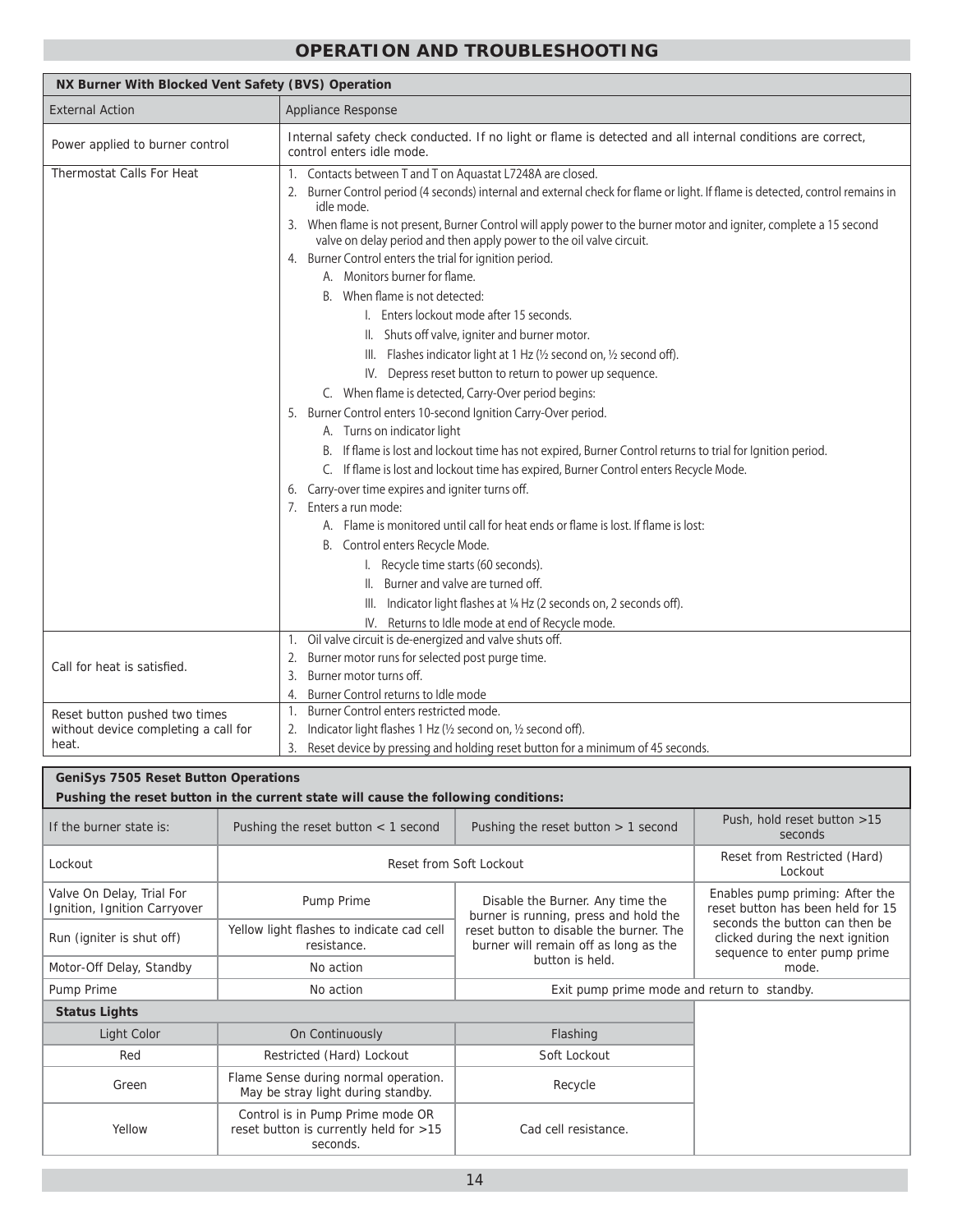| Beckett NX BURNER TROUBLESHOOTING<br>Condition 1: Burner motor does not start when there is a call for heat.                                                                                     |                                     |                                                                                                                                                                                                                                                                                                                                             |  |  |  |  |
|--------------------------------------------------------------------------------------------------------------------------------------------------------------------------------------------------|-------------------------------------|---------------------------------------------------------------------------------------------------------------------------------------------------------------------------------------------------------------------------------------------------------------------------------------------------------------------------------------------|--|--|--|--|
| Procedure                                                                                                                                                                                        | Status                              | <b>Corrective Action</b>                                                                                                                                                                                                                                                                                                                    |  |  |  |  |
| 1. Check that limit switches are closed and<br>contacts are clean.                                                                                                                               | N/A                                 | N/A                                                                                                                                                                                                                                                                                                                                         |  |  |  |  |
| 2. Check for line voltage power at the oil<br>primary control. Voltage should be 120<br>Vac between the black and white lead<br>wires on the oil primary control.                                | N/A                                 | N/A                                                                                                                                                                                                                                                                                                                                         |  |  |  |  |
| 3. Check indicator light with burner off, no                                                                                                                                                     | Green Indicator light<br>is on.     | Cad cell is defective, sees external light, or connections have shorted. Go to step<br>4.                                                                                                                                                                                                                                                   |  |  |  |  |
| call for heat (no flame).                                                                                                                                                                        | Green Indicator light<br>is off.    | Go to step 6.                                                                                                                                                                                                                                                                                                                               |  |  |  |  |
|                                                                                                                                                                                                  | Green Indicator light<br>turns off. | Eliminate external light source or permanently shield cad cell.                                                                                                                                                                                                                                                                             |  |  |  |  |
| 4. Shield cad cell from external light.                                                                                                                                                          | Green Indicator light<br>stays on.  | Replace cad cell with new cad cell and recheck.<br>If indicator light does not turn off, remove cad cell lead wires from Aquastat and<br>recheck.<br>If indicator light is still on, replace the Aquastat control.<br>If the indicator light turns off, replace cad cell bracket assembly.                                                  |  |  |  |  |
| 5. Verify that the oil valve is closed during<br>the "valve on delay" period by observ-<br>ing the view port and verifying that no<br>flame is present during the 15-second<br>"valve on delay". | Green Indicator light<br>is on.     | If flame is present, replace the oil valve.                                                                                                                                                                                                                                                                                                 |  |  |  |  |
|                                                                                                                                                                                                  | Burner starts.                      | Trouble is in thermostat circuit. Check thermostat-wiring connections.<br>If connections are clean and tight, check thermostat wires for continuity.                                                                                                                                                                                        |  |  |  |  |
| 6. Jumper thermostat (T-T) terminals on<br>Aquastat<br><b>IMPORTANT</b><br>First remove one thermostat lead wire.                                                                                | Burner does not start.              | Disconnect line voltage power and open line switch.<br>$\bullet$<br>Check all wiring connections.<br>$\bullet$<br>Tighten any loose connections and recheck.<br>$\bullet$<br>If burner still doesn't start, replace Aquastat.<br>$\bullet$<br>If burner still doesn't start, check the oil burner motor. It may be seized or<br>burned out. |  |  |  |  |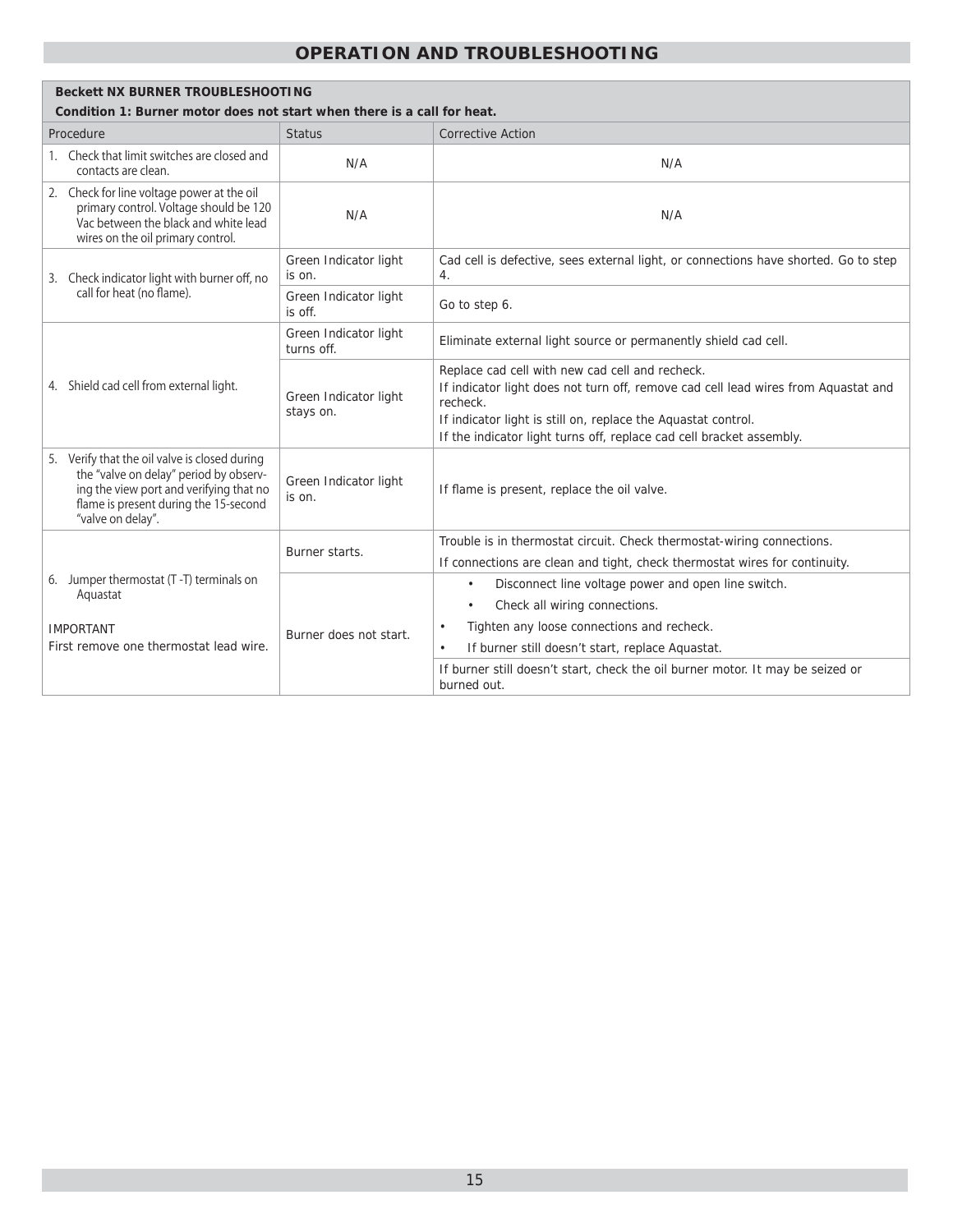| Condition 2: Burner starts then locks out on safety with red indicator light flashing.                                                                                                                                                        |                                                                                                   |                                                                                                                                                                                                                                                                                                                                                                                                                                                                                                             |  |  |  |
|-----------------------------------------------------------------------------------------------------------------------------------------------------------------------------------------------------------------------------------------------|---------------------------------------------------------------------------------------------------|-------------------------------------------------------------------------------------------------------------------------------------------------------------------------------------------------------------------------------------------------------------------------------------------------------------------------------------------------------------------------------------------------------------------------------------------------------------------------------------------------------------|--|--|--|
| Procedure                                                                                                                                                                                                                                     | <b>Status</b>                                                                                     | <b>Corrective Action</b>                                                                                                                                                                                                                                                                                                                                                                                                                                                                                    |  |  |  |
|                                                                                                                                                                                                                                               | Indicator light stops<br>flashing.                                                                | Go to Step 2.                                                                                                                                                                                                                                                                                                                                                                                                                                                                                               |  |  |  |
| 1. Reset oil primary control by pushing in and releasing<br>red reset button.                                                                                                                                                                 | Indicator light<br>continues to flash at<br>$1/2$ second on, $1/2$<br>second off rate.            | Verify that the control is not in restricted mode. (See notes at end of this<br>table.). If not in restricted mode, replace Aquastat                                                                                                                                                                                                                                                                                                                                                                        |  |  |  |
|                                                                                                                                                                                                                                               | Ignition is off                                                                                   | Spark igniter could be defective. Check for line voltage at igniter<br>terminals. If line voltage is present, replace R7484.                                                                                                                                                                                                                                                                                                                                                                                |  |  |  |
|                                                                                                                                                                                                                                               | Ignition is on.                                                                                   | Go to Step 3.                                                                                                                                                                                                                                                                                                                                                                                                                                                                                               |  |  |  |
| 2. Listen for spark after burner turns on (after 2 second<br>delay).                                                                                                                                                                          | Ignition is on but no<br>oil is being sprayed<br>into the combustion<br>chamber.                  | Wait for "Valve ON" delay to complete.<br>Check oil supply.<br>Ensure BVS bypass contact close and bypass pressure switch for<br>10-seconds.<br>After 10-seconds, check pressure switch on BVS to ensure closed.<br>Pressure switch open.<br>Check pressure tubes for proper connection or possible obstructions.<br>Check venting for blockage.<br>Check combustion air intake for blockage.<br>Check pressure switch operation.<br>Check oil line valve.<br>Check for filter blockage or seized oil pump. |  |  |  |
| 3. Check indicator light after flame is established, but<br>before oil primary control locks out.                                                                                                                                             | Indicator light is<br>on until the control<br>locks out and starts<br>flashing during<br>lockout. | Check Aquastat                                                                                                                                                                                                                                                                                                                                                                                                                                                                                              |  |  |  |
|                                                                                                                                                                                                                                               | Indicator light stays<br>off.                                                                     | Go to step 4.                                                                                                                                                                                                                                                                                                                                                                                                                                                                                               |  |  |  |
| 4. Check cad cell sighting for view of flame.<br>Disconnect line voltage power and open line switch.<br>• Unplug cad cell and clean cad cell face with soft clothe.<br>Check sighting for clear view of flame. Replace cad<br>cell in socket. | Burner locks out.                                                                                 | Go to step 5.                                                                                                                                                                                                                                                                                                                                                                                                                                                                                               |  |  |  |
| Reconnect line voltage power and close line switch.<br>• Start burner.                                                                                                                                                                        | Burner keeps<br>running.                                                                          | System is OK.                                                                                                                                                                                                                                                                                                                                                                                                                                                                                               |  |  |  |
| 5. Check cad cell.<br>Disconnect line voltage power and open line switch.<br>Remove existing cad cell and replace with new cad cell.<br>Disconnect all wires from thermostat terminals to<br>ensure that there is no call for heat.           | Indicator light is on.                                                                            | Remount control onto burner housing. Go to step 6.                                                                                                                                                                                                                                                                                                                                                                                                                                                          |  |  |  |
| Reconnect line voltage power and close line switch.<br>Expose new cad cell to bright light such as a flashlight.                                                                                                                              | Indicator light is off.                                                                           | Go to step 6.                                                                                                                                                                                                                                                                                                                                                                                                                                                                                               |  |  |  |
| 6. Check cad cell bracket assembly.<br>Disconnect line voltage power and open line switch.<br>Remove cad cell wires from quick connect connectors<br>on the Aquastat and leave control lead wires open.<br>Apply power to device.             | Indicator light is on.                                                                            | Replace cad cell bracket assembly.                                                                                                                                                                                                                                                                                                                                                                                                                                                                          |  |  |  |
| • Place jumper across cad cell terminals after burner<br>motor turns on.                                                                                                                                                                      | Indicator light is off.                                                                           | Replace Aquastat.                                                                                                                                                                                                                                                                                                                                                                                                                                                                                           |  |  |  |
| 3 times, after which, the control locks out. The reset count returns to zero each time a call for heat is successfully completed.                                                                                                             |                                                                                                   | NOTE: Restricted Mode - (Limited Reset): In order to limit the accumulation of unburned oil in the combustion chamber, the control can be reset only<br>To reset from Restricted Mode: press and hold the reset button for 30 seconds. When the LED flashes twice, the device has reset.                                                                                                                                                                                                                    |  |  |  |
| beginning of the normal heat cycle on safety check.                                                                                                                                                                                           |                                                                                                   | NOTE: Disable function: Pressing and holding the reset button will disable all functions until the button is released. The burner will restart at the                                                                                                                                                                                                                                                                                                                                                       |  |  |  |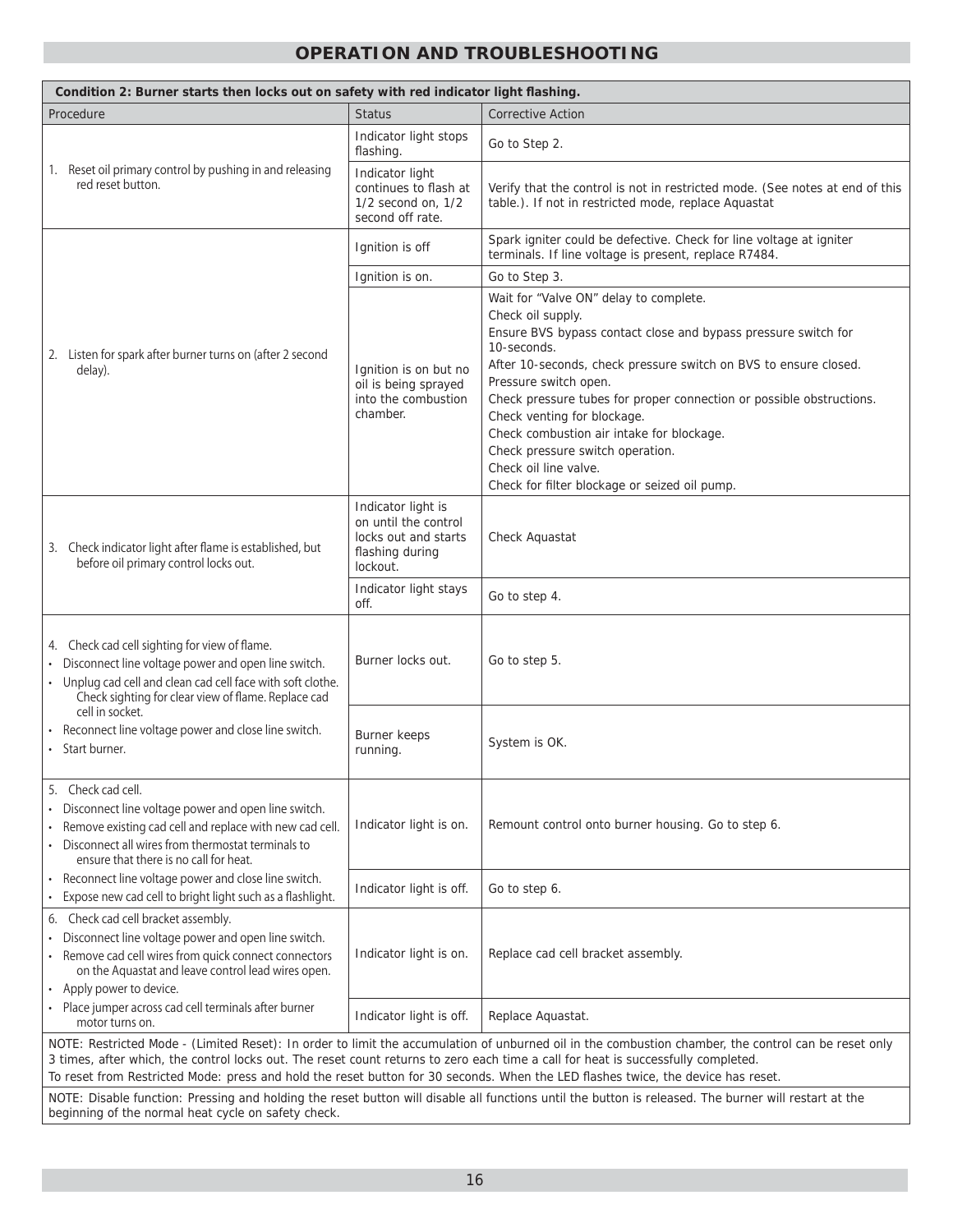| Beckett NX: System and General Troubleshooting                                                                     |                                                                                                      |                                                                                                                                                                                                                                                                                                                                                                            |  |  |
|--------------------------------------------------------------------------------------------------------------------|------------------------------------------------------------------------------------------------------|----------------------------------------------------------------------------------------------------------------------------------------------------------------------------------------------------------------------------------------------------------------------------------------------------------------------------------------------------------------------------|--|--|
| Problem                                                                                                            | Possible Cause                                                                                       | Remedy                                                                                                                                                                                                                                                                                                                                                                     |  |  |
| Boiler will not start.                                                                                             | Thermostat not calling for heat.                                                                     | • Check thermostat and adjust. Also, check thermostat for accuracy; if it is a mercury<br>switch type, it might be off level.                                                                                                                                                                                                                                              |  |  |
|                                                                                                                    | No power to Boiler.                                                                                  | • Check Boiler switch, main electrical panel Boiler fuse or circuit breaker. Also look for any<br>other hand operated switch, such as an old poorly located Boiler switch, which was<br>not removed during Boiler replacement.                                                                                                                                             |  |  |
|                                                                                                                    | Thermostat faulty.                                                                                   | • Remove thermostat wires from control terminals T-T. Place a jumper across T-T. If Boiler<br>starts, replace thermostat, thermostat sub-base (if equipped), or both.                                                                                                                                                                                                      |  |  |
|                                                                                                                    | Oil primary control faulty.                                                                          | Check reset button on oil primary control.                                                                                                                                                                                                                                                                                                                                 |  |  |
|                                                                                                                    | Photo Cell wiring shorted or<br>room light leaking into photo cell<br>compartment                    | Check photocell (cad cell) wiring for short circuits. Also, check for room light leaking<br>into cad cell compartment. Repair light leak if necessary. See Table C-3.                                                                                                                                                                                                      |  |  |
|                                                                                                                    | Open safety switch.                                                                                  | Check for open limit or auxiliary limit. Also, check internal wiring connections; loose<br>connectors, etc.                                                                                                                                                                                                                                                                |  |  |
|                                                                                                                    | Photo Cell (Cad Cell) defective.                                                                     | • If call cell is dirty, clean it. (Determine why cad cell is getting dirty). If cad cell is poorly<br>aimed, realign it. NOTE: The photocell should have a resistance of $100K\Omega$ in absence<br>of light; a maximum of $1500\Omega$ in the presence of light. Ensure that room light is not<br>leaking into the cad cell compartment. (See diagnostic light section). |  |  |
|                                                                                                                    | No fuel oil.                                                                                         | • Check fuel oil supply. Check that all hand operated fuel oil valves are in the open posi-<br>tion. Fill oil storage tank if necessary.                                                                                                                                                                                                                                   |  |  |
|                                                                                                                    | Clogged nozzle.                                                                                      | Replace nozzle with high quality replacement. Use rating plate or Tables in Appendix A<br>as a guide.                                                                                                                                                                                                                                                                      |  |  |
|                                                                                                                    | Clogged oil filter.                                                                                  | Replace oil tank filter or in-line filter if used.                                                                                                                                                                                                                                                                                                                         |  |  |
| Boiler will not start without<br>first pushing oil primary<br>control reset button.<br>(Happens on frequent basis) | Blocked Vent Safety Circuit opening.                                                                 | Pressure switch open:<br>$\bullet$<br>Check pressure tubes for proper connection or possible obstructions.<br>Check venting for blockage.<br>$\bullet$<br>Check combustion air intake for blockage.<br>$\bullet$<br>Check pressure switch operation.<br>$\bullet$                                                                                                          |  |  |
|                                                                                                                    | Low oil pump pressure.                                                                               | Connect pressure gauge to oil pump. Adjust pump pressure, or replace oil pump if nec-<br>essary. Ensure that erratic pressure readings are not caused by defective fuel oil line.                                                                                                                                                                                          |  |  |
|                                                                                                                    | Air getting into fuel oil lines, or fuel<br>oil line dirty, clogged, or in some<br>manner defective. | Check fuel oil lines. Replace any compression fittings found with high quality flared<br>fittings. Check for any signs of oil leaks. Any oil leak is a potential source of air or<br>contaminants.                                                                                                                                                                         |  |  |
|                                                                                                                    | Defective burner motor.                                                                              | • Check burner motor. If burner motor is cutting out on over-load, determine why.<br>Replace if necessary.                                                                                                                                                                                                                                                                 |  |  |
|                                                                                                                    | No fuel oil.                                                                                         | • Check fuel oil supply. Check that all hand operated fuel oil valves are in the open posi-<br>tion. Fill oil storage tank if necessary.                                                                                                                                                                                                                                   |  |  |
|                                                                                                                    | Clogged nozzle.                                                                                      | • Replace nozzle with high quality replacement. Use rating plate or Tables in Appendix A<br>as a guide.                                                                                                                                                                                                                                                                    |  |  |
|                                                                                                                    | Clogged oil filter.                                                                                  | • Replace oil tank filter or in-line filter if used.                                                                                                                                                                                                                                                                                                                       |  |  |
| Boiler starts, but cuts out<br>requiring manually resetting<br>the oil protector reset button                      | Blocked Vent Safety Circuit opening.                                                                 | Check pressure switch on BVS to ensure closed.<br>Pressure switch open.<br>Check pressure tubes for proper connection or possible obstructions.<br>Check venting for blockage.<br>Check combustion air intake for blockage.                                                                                                                                                |  |  |
|                                                                                                                    |                                                                                                      | Check pressure switch operation.<br>Connect pressure gauge to oil pump. Adjust pump pressure, or replace oil pump if nec-                                                                                                                                                                                                                                                  |  |  |
|                                                                                                                    | Low oil pump pressure.                                                                               | essary. Ensure that erratic pressure readings are not caused by defective fuel oil line.                                                                                                                                                                                                                                                                                   |  |  |
|                                                                                                                    | Air getting into fuel oil lines, or fuel<br>oil line dirty, clogged, or in some<br>manner defective. | • Check fuel oil lines. Replace any compression fittings found with high quality flared<br>fittings. Check for any signs of oil leaks. Any oil leak is a potential source of air or<br>contaminants.                                                                                                                                                                       |  |  |
|                                                                                                                    | Defective burner motor.                                                                              | Check burner motor. If burner motor is cutting out on over-load, determine why.<br>Replace if necessary.                                                                                                                                                                                                                                                                   |  |  |
|                                                                                                                    | Water or contaminants in oil.                                                                        | Drain fuel oil storage tank, replace fuel oil. (Consult with fuel oil supplier).                                                                                                                                                                                                                                                                                           |  |  |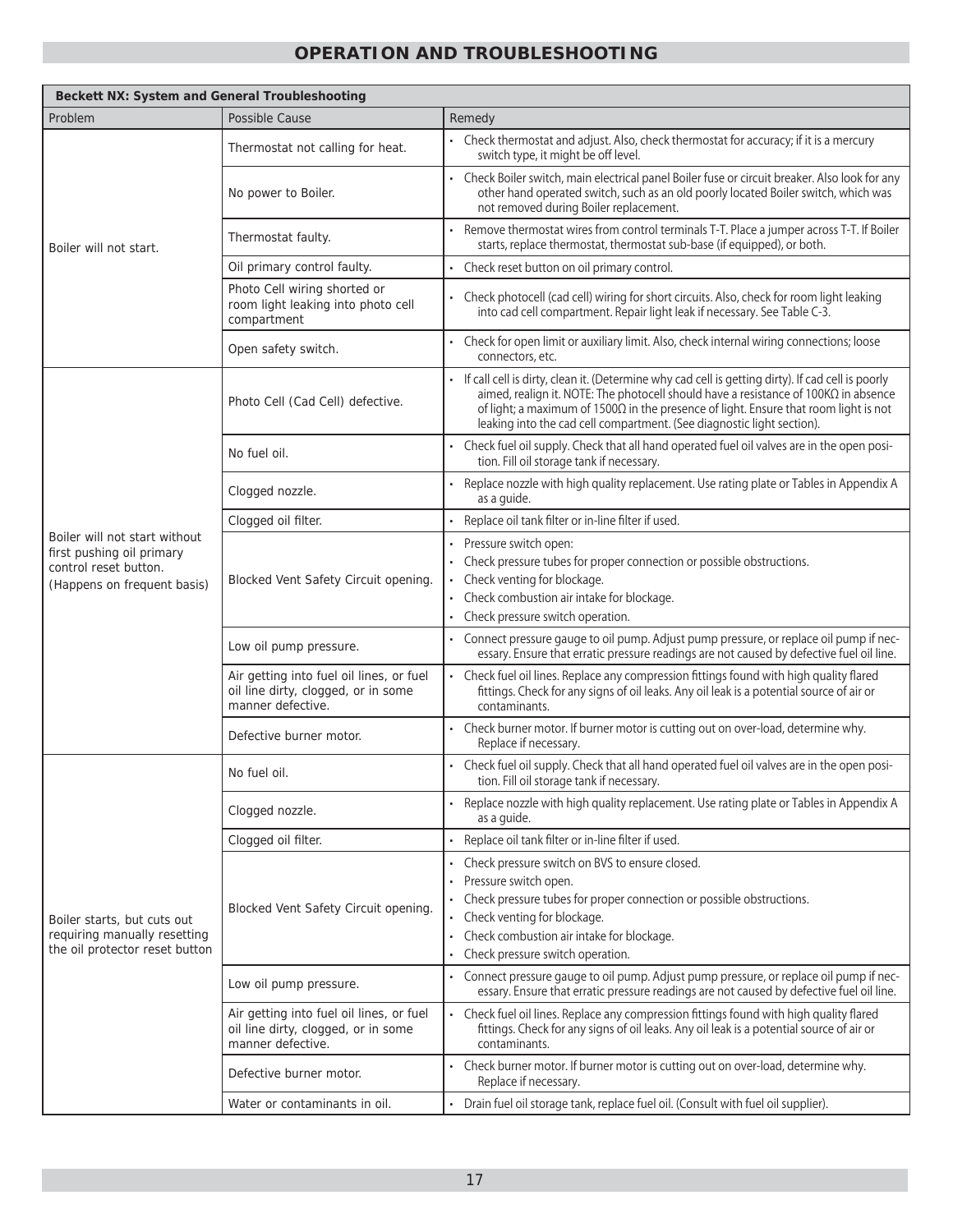| Beckett NX: System and General Troubleshooting  |                                                                                                  |                                                                                                                                                                                                                                                                                                                                                           |  |  |
|-------------------------------------------------|--------------------------------------------------------------------------------------------------|-----------------------------------------------------------------------------------------------------------------------------------------------------------------------------------------------------------------------------------------------------------------------------------------------------------------------------------------------------------|--|--|
| Problem                                         | Possible Cause                                                                                   | Remedy                                                                                                                                                                                                                                                                                                                                                    |  |  |
|                                                 | Electrodes out of adjustment or<br>defective.                                                    | • Check electrode settings. Check electrodes for dirt build-up or cracks in<br>porcelain.                                                                                                                                                                                                                                                                 |  |  |
|                                                 | Poor transformer high voltage<br>connections or defective<br>transformer.                        | • Check contacts between the igniter and electrodes. If OK, replace the igniter                                                                                                                                                                                                                                                                           |  |  |
|                                                 | Fuel oil filter clogged.                                                                         | Replace fuel oil storage tank filter and / or fuel oil in-line filter.                                                                                                                                                                                                                                                                                    |  |  |
|                                                 | Defective oil pump.                                                                              | Check burner motor / fuel oil pump coupling. Check oil pump pressure.<br>$\bullet$<br>Replace fuel oil pump if necessary.                                                                                                                                                                                                                                 |  |  |
| Oil burner sputtering at nozzle                 | Fuel oil line partially clogged or<br>contains air.                                              | Bleed air from oil line. If problem persists, replace oil line.                                                                                                                                                                                                                                                                                           |  |  |
|                                                 | <b>Blocked Vent Safety Circuit</b><br>opening intermittently. (Boiler<br>lights, then turns off) | Check pressure switch on BVS to ensure it remains closed.<br>Pressure switch open.<br>$\ddot{\phantom{0}}$<br>Check pressure tubes for proper connection or possible obstructions.<br>Check venting for blockage.<br>Reduce burner head opening.<br>Check combustion air intake for blockage.<br>$\ddot{\phantom{0}}$<br>Check pressure switch operation. |  |  |
|                                                 | Fuel oil leak.                                                                                   | Check fuel oil line for leaks. Repair or replace if necessary.<br>$\bullet$                                                                                                                                                                                                                                                                               |  |  |
| Excessive fuel oil consumption.                 | Thermostat improperly adjusted or<br>in poor location.                                           | Check thermostat heat anticipator setting against measured amperage draw.<br>$\ddot{\phantom{0}}$<br>Increase heat anticipator setting if necessary. If the thermostat is being<br>influenced by drafts, sunlight, duct work, etc., relocate to more suitable<br>location.                                                                                |  |  |
| Too much smoke.                                 | Insufficient combustion air<br>adjustment at oil burner, or<br>improper draft pressure.          | • Check CO2. Should be 11.5% to 12%                                                                                                                                                                                                                                                                                                                       |  |  |
|                                                 | Heat exchanger partially clogged.                                                                | Check for soot build-up in heat exchanger flue passages, especially in the<br>outer radiator.                                                                                                                                                                                                                                                             |  |  |
| Soot building up on blast tube (end<br>coning). | Flame impingement caused by<br>Incorrect nozzle angle.                                           | • Check nozzle size and angle. (See Appendix A). Check distance from head to<br>inside surface of the fire pot.                                                                                                                                                                                                                                           |  |  |
|                                                 | Thermostat adjustments or<br>location.                                                           | • Check thermostat heat anticipator setting against measured amperage draw.<br>Increase heat anticipator setting if necessary. If the thermostat is being<br>influenced by drafts, sunlight, duct work, etc., relocate to more suitable<br>location.                                                                                                      |  |  |
| Boiler will not warm home to desired            | Insufficient water flow.                                                                         | • Check all registers.                                                                                                                                                                                                                                                                                                                                    |  |  |
| temperature.                                    | Defective high limit control.                                                                    | Test high limit function of all limit switches. Use a duct thermometer to assess<br>accuracy of limit control. Replace control if necessary.                                                                                                                                                                                                              |  |  |
|                                                 | Under-sized nozzle.                                                                              | • Check nozzle and nozzle filter for dirt.                                                                                                                                                                                                                                                                                                                |  |  |
|                                                 | Burner motor stopping<br>intermittently on overload.                                             | • Check burner motor. Pressure switch opening due to blocked vent. Replace if<br>necessary.                                                                                                                                                                                                                                                               |  |  |
| Home does not heat evenly                       | Improper distribution of heat.                                                                   | • This is not likely to be a Boiler problem. Balance duct system.                                                                                                                                                                                                                                                                                         |  |  |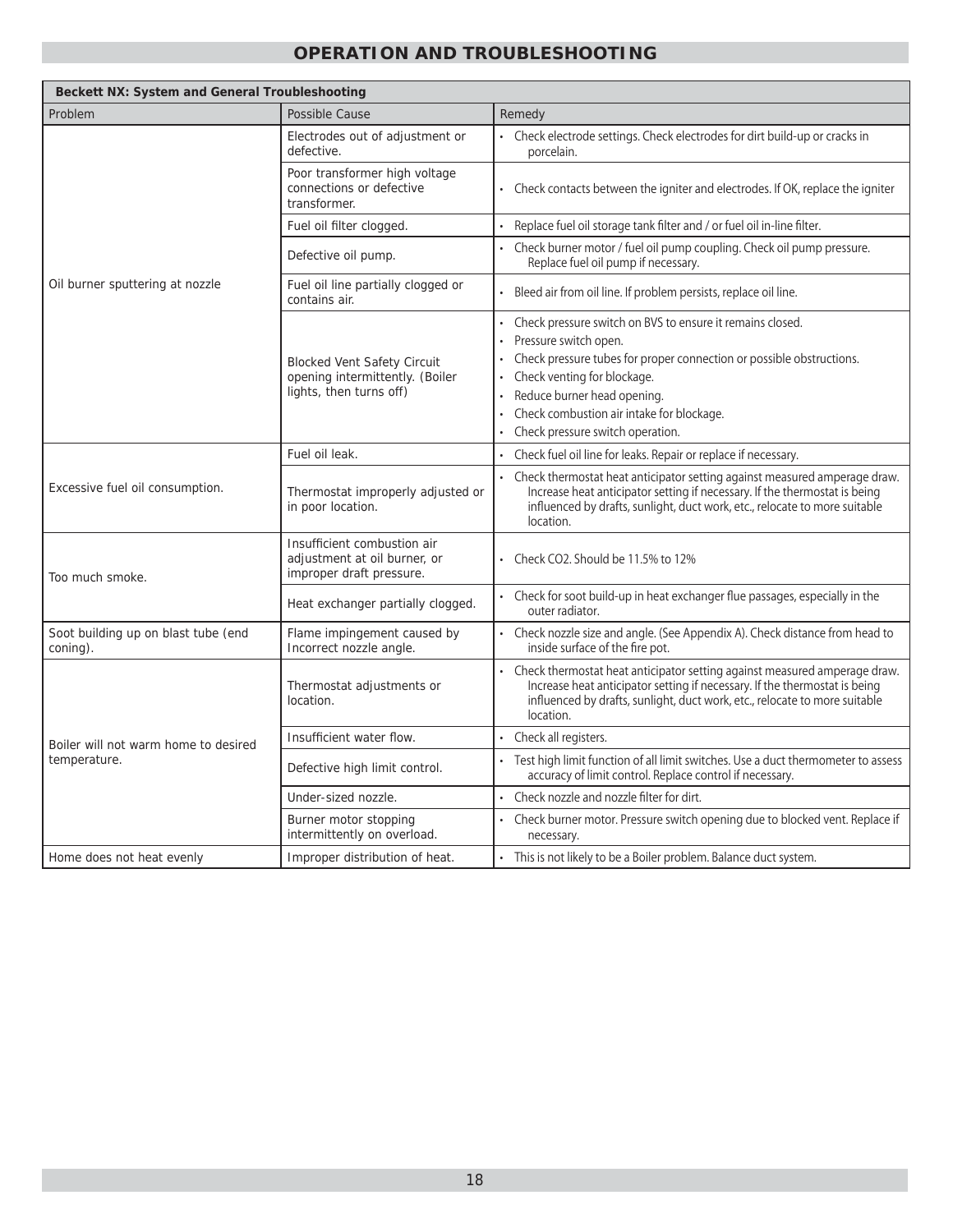| Riello 40BF blocked vent safety (BVS) Operation                                                                                                                                                                                                           |                                                                                                                                                                                                                                 |  |
|-----------------------------------------------------------------------------------------------------------------------------------------------------------------------------------------------------------------------------------------------------------|---------------------------------------------------------------------------------------------------------------------------------------------------------------------------------------------------------------------------------|--|
| <b>External Action</b>                                                                                                                                                                                                                                    | Appliance Response                                                                                                                                                                                                              |  |
| Thermostat calls for heat.                                                                                                                                                                                                                                | Burner enters pre-purge.<br>$\bullet$<br>After pre-purge, oil valve is energized and burner lights off.<br>Burner operates in run mode.<br>Normally closed pressure switch monitors for vent or combustion air intake blockage. |  |
| Call for heat is satisfied.                                                                                                                                                                                                                               | Oil valve circuit is de-energized and valve shuts off.<br>Burner motor runs for duration of burner motor-off delay.<br>$\bullet$<br>Burner motor turns off.                                                                     |  |
| 1. Check for vent blockage.<br>Check for combustion air intake blockage.<br>Pressure switch contacts open and<br>cause burner to re-cycle.<br>Ensure pressure tubes are connected properly and clear of obstructions.<br>3.<br>Check burner set up.<br>4. |                                                                                                                                                                                                                                 |  |

| <b>RIELLO 40BF BURNER TROUBLESHOOTING</b><br>Condition: Thermostat is calling for heat. Burner is not running. |                                                                                                   |                                                                                                                                                                                                                                                                                                                                                                                                                                                                                                                               |
|----------------------------------------------------------------------------------------------------------------|---------------------------------------------------------------------------------------------------|-------------------------------------------------------------------------------------------------------------------------------------------------------------------------------------------------------------------------------------------------------------------------------------------------------------------------------------------------------------------------------------------------------------------------------------------------------------------------------------------------------------------------------|
| Problem                                                                                                        | Possible Cause                                                                                    | Remedy                                                                                                                                                                                                                                                                                                                                                                                                                                                                                                                        |
| Reset control box.                                                                                             | Burner starts.                                                                                    | Go to step $#3$                                                                                                                                                                                                                                                                                                                                                                                                                                                                                                               |
|                                                                                                                | Burner does not start                                                                             | Go to step #1                                                                                                                                                                                                                                                                                                                                                                                                                                                                                                                 |
| 1. Test for 120 Vac supply at sub-base be-<br>tween L (P) & N or terminals #3 and #5.                          | 120 Vac present.                                                                                  | Go to step $#2$                                                                                                                                                                                                                                                                                                                                                                                                                                                                                                               |
|                                                                                                                | No voltage                                                                                        | • Check system fuse, breaker or ensure service switch is ON.<br>• Verify all limits are closed.<br>If using switching relay, verify 24 Vac at T-T.<br>Verify BVS pressure switch is closed.                                                                                                                                                                                                                                                                                                                                   |
| 2. Turn off power supply-Remove control<br>box and jumper terminals #5 and #6.<br>Restore power.               | Motor runs.                                                                                       | • Verify reduced voltage (42-52 Vac) between terminals #3 and #7.<br>Ensure good contact between control box spades and sub-base terminals.<br>Defective control box/ Replace.                                                                                                                                                                                                                                                                                                                                                |
|                                                                                                                | Motor does not run.                                                                               | Verify electrical connections.<br>Check for seized pump, motor, or fan against housing.<br>$\bullet$<br>Defective motor capacitor.<br>$\ddot{\phantom{0}}$<br>Thermal overload (Hot motor).                                                                                                                                                                                                                                                                                                                                   |
| 3. Burner Starts                                                                                               | Burner stays in Pre-purge.                                                                        | Faulty CAD cell or seeing light before trial for ignition.<br>Coil wires on terminals #1 and #2 or #1 and #8 reversed.<br>Open coil circuit; terminals #2 and #8.<br>$\bullet$<br>Open coil circuit; terminal #1<br>$\bullet$<br>Defective 42-52 Vac supply, terminals #3 and #7.<br>Defective control box/ Replace                                                                                                                                                                                                           |
|                                                                                                                | Burner continues to purge and<br>light off with immediate flame<br>dropout.                       | Metal yoke for coil missing.<br>• Coil wire #2 and #8 reversed.<br>• Low resistance of coil holding circuit, terminals #1 and #2, (1350 ohms $\pm$ 10%).<br>• Verify BVS pressure switch is remaining closed upon light off.                                                                                                                                                                                                                                                                                                  |
|                                                                                                                | Burner locks out after trial for<br>ignition.                                                     | • Low resistance or no contact on starting circuit of coil, terminals #2 and #8. (1.3-<br>ohm $\pm \%$ )<br>No oil supply-tank empty, valve closed, dirty filter, damaged supply lines.<br>Defective or dirty oil valve stem, nozzle, or pump strainer.<br>$\bullet$<br>Broken pump drive key, defective pump or no oil pressure.<br>$\bullet$<br>Ignition electrodes shorted, cracked porcelain.<br>$\bullet$<br>Burner motor not up to speed.<br>$\bullet$<br>Excessive draft over fire.<br>Defective control box/ Replace. |
| 4. Burner Runs, post purge successful.<br>Aquastat Shows Error EE4.                                            | Some Aquastats limit post<br>purge time to 1 minute. Error<br>unique to early models of<br>L7248. | Reset Post purge timer on Fan Timer Board to 45 seconds.                                                                                                                                                                                                                                                                                                                                                                                                                                                                      |